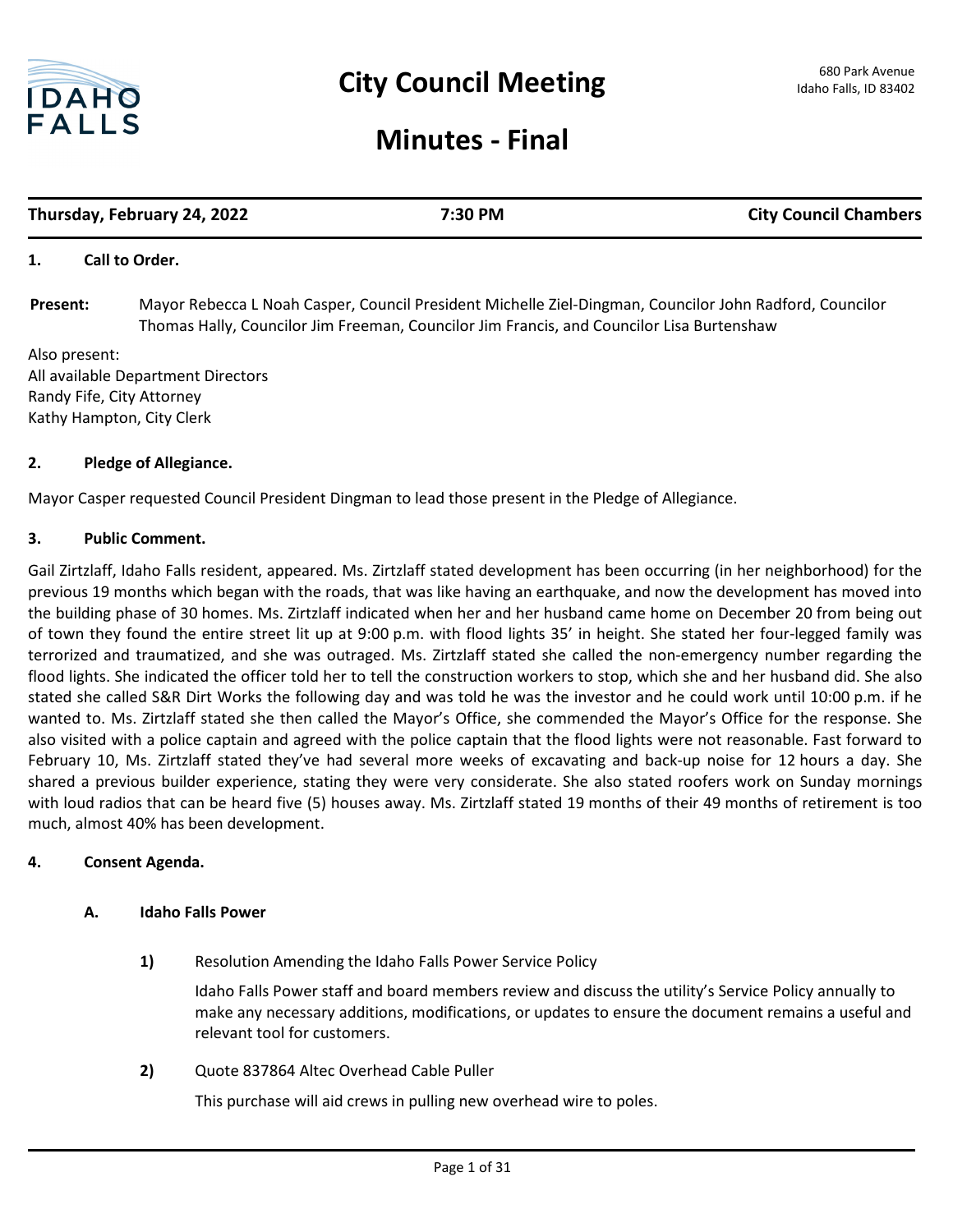# **3)** Idaho Falls Power Board Meeting Minutes - January 2022

The Idaho Open Meeting Law requires that the governing body of a public agency must provide for the taking of written minutes of all its meetings.

#### **B. Public Works**

- **1)** Bid Award Hemmert Avenue Railroad Crossing On Tuesday, February 15, 2022, bids were received and opened for the Hemmert Avenue Railroad Crossing project. A tabulation of bid results is attached. The purpose of the proposed bid award is to construct roadway and sidewalk improvements on Hemmert Avenue near the existing railroad crossing. The work is required to coordinate installation of new railroad planking, signals and gates that will be completed as a separate Federal Aid project.
- **2)** Bid Award North Highland Park Concrete Improvements On Tuesday, February 15, 2022, bids were received and opened for the North Highland Park Concrete Improvements project. A tabulation of bid results is attached. The purpose of the proposed bid award is to construct sidewalk and storm drainage improvements along Canyon Avenue in Highland Park.

# **C. Municipal Services**

- **1)** Minutes from Council Meetings February 7, 2022 City Council Work Session and February 10, 2022 City Council Meeting
- **2)** License Applications, all carrying the required approvals

#### *Recommended Action:*

It was moved by Council President Ziel-Dingman, seconded by Councilor Freeman, to approve, accept, or receive all items on the Consent Agenda according to the recommendations presented. The motion carried by the following vote: Aye - Councilors Francis, Dingman, Freeman, Hally, Radford, Burtenshaw. Nay - none.

#### RESOLUTION NO. 2022-03

A RESOLUTION OF THE CITY OF IDAHO FALLS, IDAHO, A MUNICIPAL CORPORATION OF THE STATE OF IDAHO; ADOPTING THE REVISED IDAHO FALLS POWER SERVICE POLICY (2022); PROVIDING SEVERABILITY, CODIFICATION, PUBLICATION BY SUMMARY, AND ESTABLISHING EFFECTIVE DATE.

# **5. Regular Agenda.**

- **A. Idaho Falls Power**
	- **1)** Resolution for the proposed Yellowstone Peak Generation Plant and Clean Energy Research Park

Idaho Falls Power (IFP), in cooperation with Heber Light and Power and Lehi City Power, will explore potential construction of the Yellowstone Peak Generation Plant and Clean Energy Research Park. The generation plant shall consist of up to 35 megawatts of peaking generation and associated clean energy research facilities including, hydrogen, biofuels and similar non-carbon emitting emerging technologies.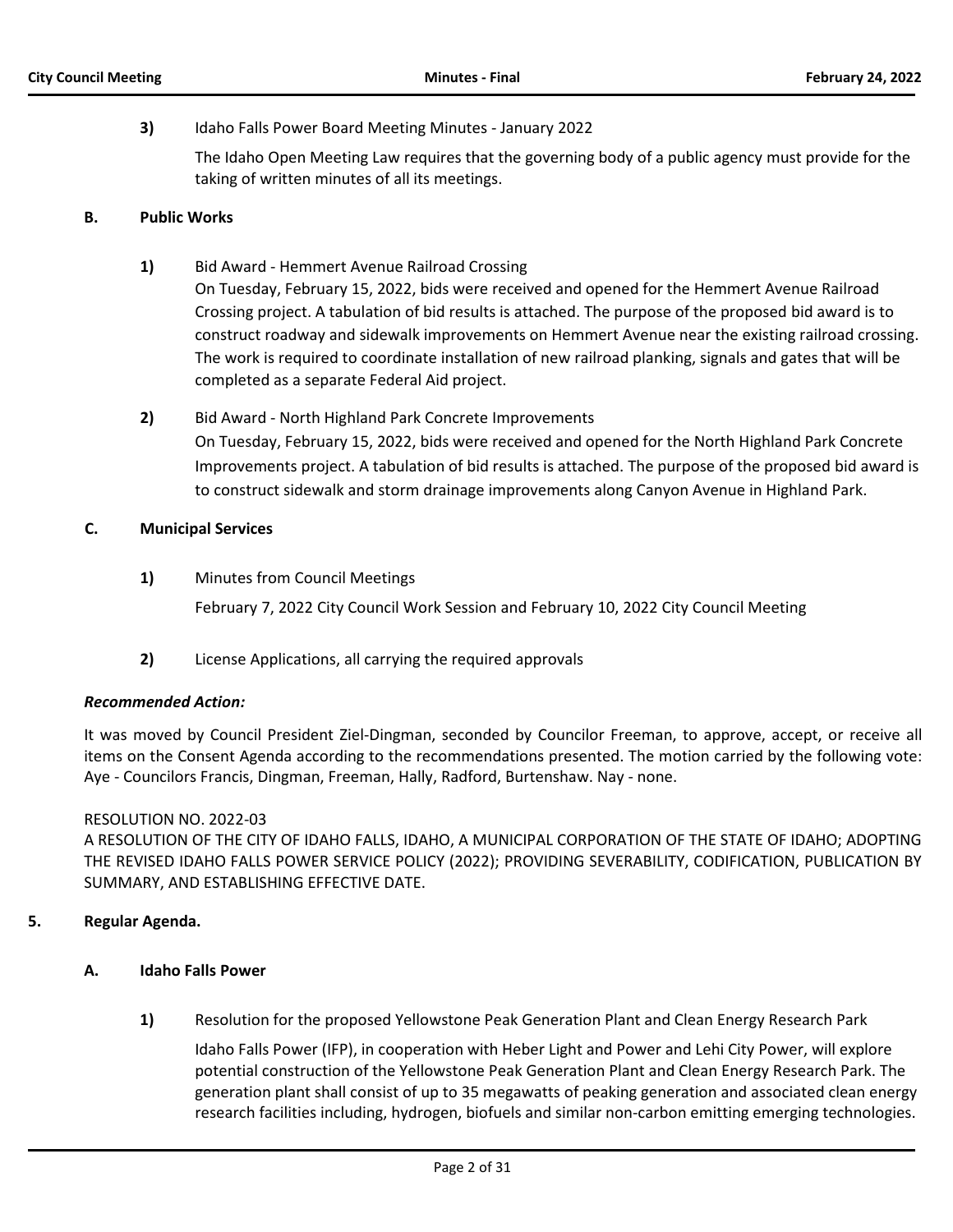IFP provides safe, reliable, and affordable electric service to city residents. As demand for energy has increased rapidly, so has the need for peak-hour generation as identified in the IFP Strategic Plan. IFP is working to secure affordable, reliable, and environmentally responsible energy resources sufficient to meet the needs of the community.

IFP Director Bear Prairie appeared. Director Prairie stated the peak energy needs are driving the deficit to supply reliable electricity to the city. He also stated the wholesale energy grid is beginning to experience constraints. Mayor Casper stated this item was discussed at an IFP Board Meeting. Councilor Radford expressed his appreciation to the heritage for the clean generation of hydro power. He believes this is an amazing tradition and asset to the city which has been protected, noting bonds and debt have been paid off to give the city this asset. He also believes it's important to be innovative in the approach and to explore options and try to find ways to research along with creating the peak capacity that would not cost the ratepayers more money, and this is a bridge to get to a carbon-free future. Councilor Freeman stated the city does not produce all of its power, the city still buys power on the open market which is getting tighter as all power usage is increasing. He believes this is a way to solve the city's problems as power is expensive on the market. Councilor Hally realizes sometimes power has to be purchased, which is expensive. He believes the peaking plant will mitigate going to the open market for high amounts of money and a short amount of time. Councilor Burtenshaw clarified this is a resolution to take the next steps to work with INL, this is not a resolution approving a peaking plant, as that approval will come to the council in the future.

It was moved by Councilor Radford, seconded by Councilor Freeman, to approve the resolution supporting the proposed Yellowstone Peak Generation Plant and Clean Energy Research Park and give authorization for the Mayor and City Clerk to execute the necessary documents. The motion carried by the following vote: Aye - Councilors Burtenshaw, Hally, Dingman, Radford, Freeman, Francis. Nay none.

# RESOLUTION NO. 2022-04

A RESOLUTION OF THE CITY OF IDAHO FALLS, IDAHO, A MUNICIPAL CORPORATION OF THE STATE OF IDAHO; EXPRESSING COUNCIL SUPPORT FOR THE PROPOSED YELLOWSTONE PEAK GENERATION PLANT AND CLEAN ENERGY RESEARCH PARK PROJECT; AND PROVIDING THAT THIS RESOLUTION BE EFFECTIVE UPON ITS PASSAGE, APPROVAL, AND PUBLICATION ACCORDING TO LAW.

# **B. Community Development Services**

**1)** Resolution approving the Eligibility Report for the Pancheri East Bank Urban Renewal District

Attached is a resolution approving the Eligibility Report for the Pancheri East Bank Urban Renewal District. This is the first step required by Idaho Statute in creating a new urban renewal district. The report reviews the criteria for establishing a district and determines which of the criteria are met for the site. The statute requires that only one of the criteria be met. If the Council approves the report, the Idaho Falls Redevelopment Agency (IFRA) will then be authorized to draft an urban renewal district plan, which will also come back for Council approval. The IFRA board reviewed this report on February 17th and approved the document. It is now being presented for Council approval.

Community Development Services (CDS) Director Brad Cramer appeared. Director Cramer explained the resolution in the packet has been slightly modified to remove three (3) items that were inadvertently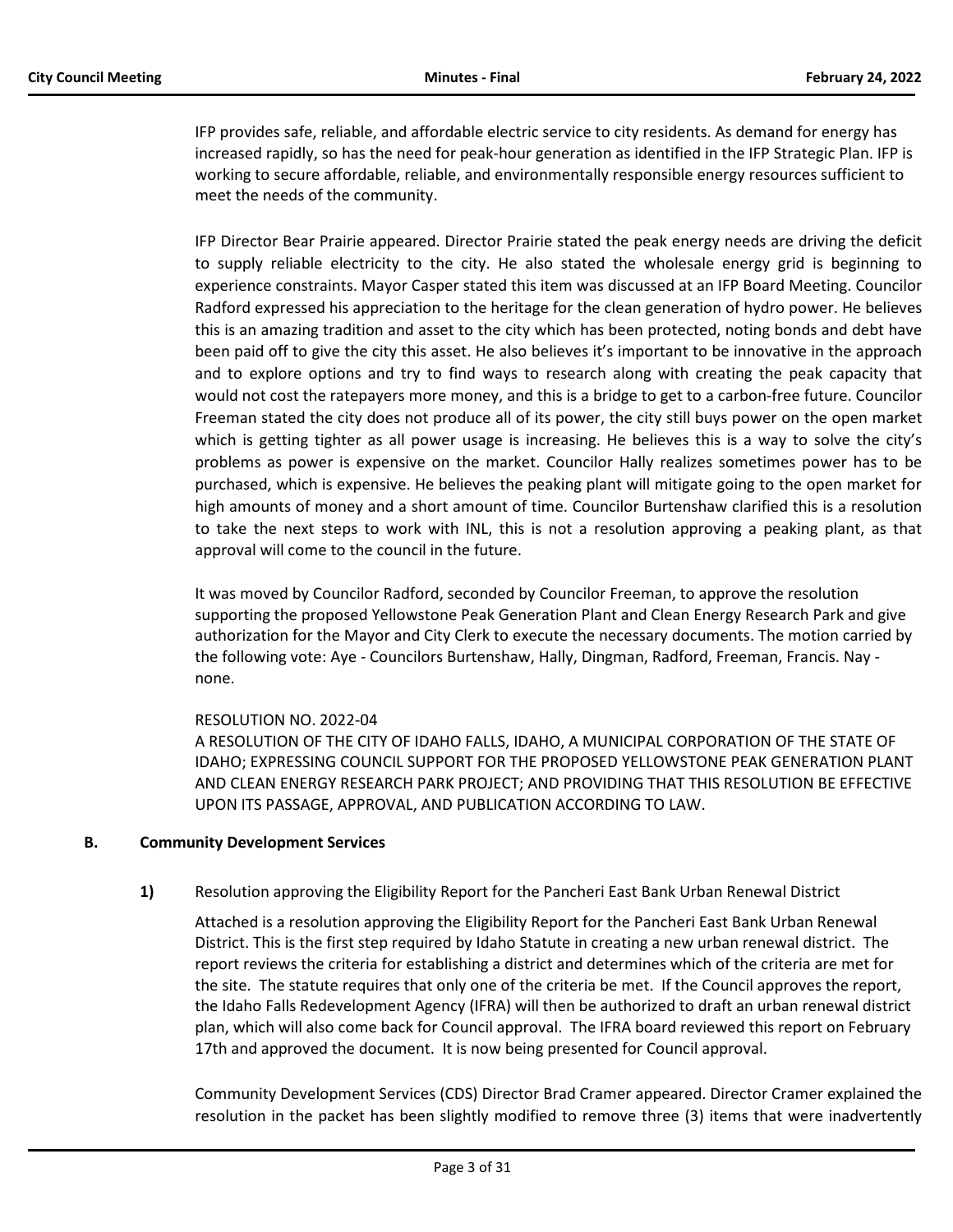not omitted. Councilor Francis clarified these three (3) items were not found to be problems. He stated the presentation for this item occurred at the February 22, 2022 Council Work Session.

It was moved by Councilor Burtenshaw, seconded by Councilor Francis, to approve the Resolution approving the Eligibility Report for the Pancheri East Bank Urban Renewal District and give authorization for the Mayor and City Clerk to execute the necessary documents. The motion carried by the following vote: Aye - Councilors Hally, Francis, Radford, Dingman, Burtenshaw, Freeman. Nay none.

# RESOLUTION NO. 2022-05

A RESOLUTION OF THE CITY OF IDAHO FALLS, IDAHO, A MUNICIPAL CORPORATION OF THE STATE OF IDAHO, DETERMINING A CERTAIN AREA WITHIN THE CITY TO BE DETERIORATED OR DETERIORATING AREA AS DEFINED BY IDAHO CODE SECTIONS 50-2018(9) AND 50- 2903(8); DIRECTING THE URBAN RENEWAL AGENCY OF IDAHO FALLS TO COMMENCE THE PREPARATION OF AN URBAN RENEWAL PLAN SUBJECT TO CERTAIN CONDITIONS, WHICH PLAN MAY INCLUDE REVENUE ALLOCATION PROVISIONS FOR ALL OR PART OF THE AREA; PROVIDING SEVERABILITY, CODIFICATION, PUBLICATION BY SUMMARY, AND ESTABLISHING EFFECTIVE DATE.

**2)** Ordinance to change the name of Serenity Lane to Charity Lane.

Attached is an ordinance changing the street name of Serenity Lane to Charity Lane. This change is requested following a notice received that the street was similar to an existing street in Bonneville County after the plat for subdivision had already been recorded. There are no buildings on Serenity Lane so no property owners are affected by the change.

Director Cramer appeared. He stated there are no issues with the existing ownership. Councilor Freeman noted similar street names could confuse the police and fire departments.

It was moved by Councilor Burtenshaw, seconded by Councilor Francis, to approve the ordinance changing the name of Serenity Lane to Charity Lane under a suspension of the rules requiring three complete and separate readings and request that it be read by title and published by summary. The motion carried by the following vote: Aye - Councilors Freeman, Radford, Burtenshaw, Francis, Dingman, Hally. Nay - none.

At the request of Mayor Casper, the City Clerk read the ordinance by title only:

#### ORDINANCE NO. 3438

AN ORDINANCE CHANGING THE NAME OF SERENITY LANE TO CHARITY LANE; PROVIDING SEVERABILITY, CODIFICATION, PUBLICATION BY SUMMARY, AND ESTABLISHING AN EFFECTIVE DATE WHEN THIS ORDINANCE SHALL BECOME EFFECTIVE.

**3)** Public Hearing-Part 1 of 2 of the Annexation and Initial Zoning-Annexation Ordinance and Reasoned Statement of Relevant Criteria and Standards for 55.033 acres, Northwest ¼ of Section 29, Township 2 North, Range 38 East.

Attached is part 1 of 2 of the application for Annexation and Initial Zoning of LC, Limited Commercial and R2, Mixed Residential which includes the Annexation Ordinance and Reasoned Statement of Relevant Criteria and Standards for 55.033 acres, Northwest ¼ of Section 29, Township 2 North, Range 38 East. The Planning and Zoning Commission considered this item at its November 9, 2021, meeting and recommended approval by a unanimous vote. Staff concurs with this recommendation.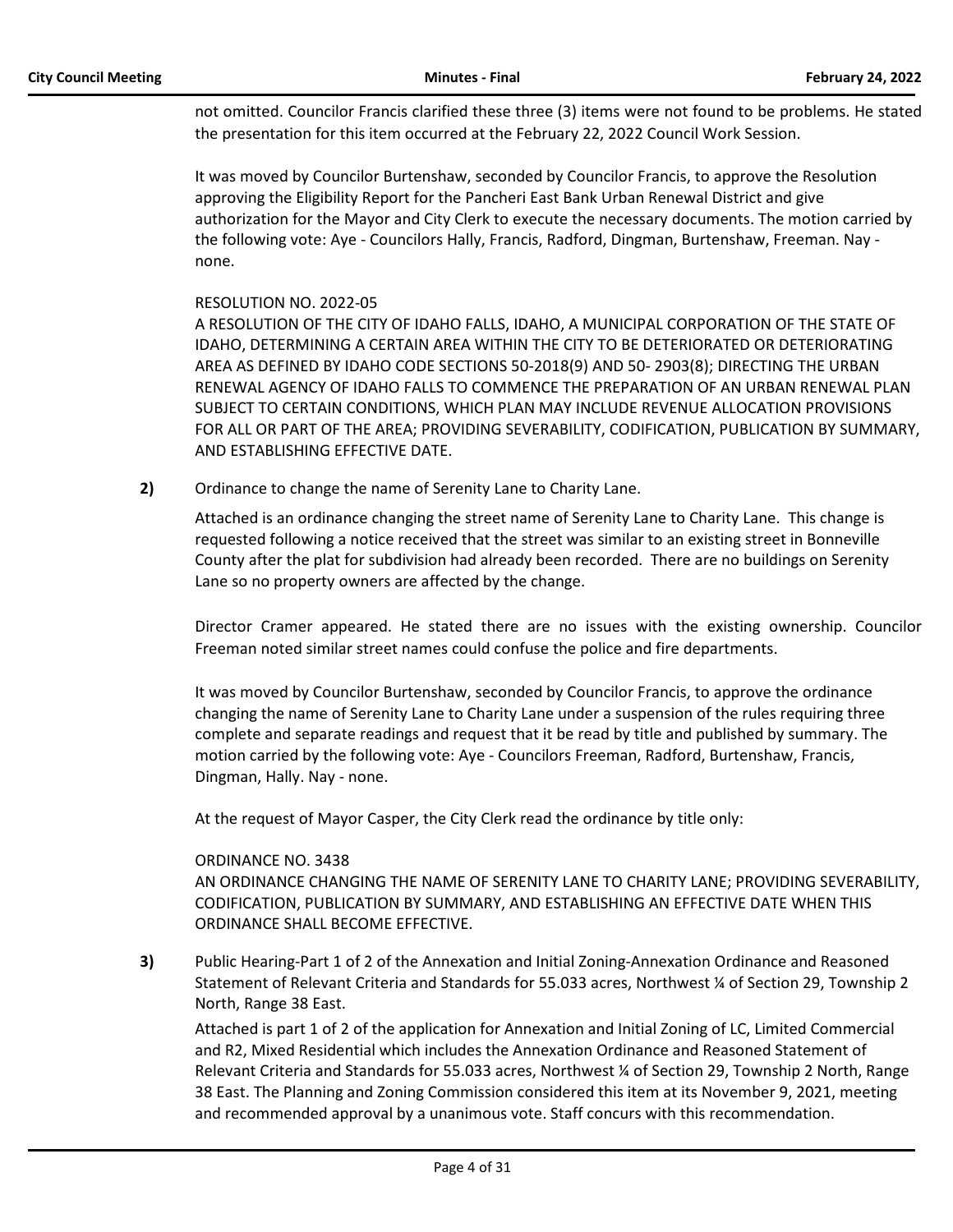Mayor Casper opened the public hearing and ordered all items presented be entered into the record. She requested applicant presentation.

Caden Fuhriman, Horrocks Engineer, appeared as a representative for the Wasatch Development Group. Mr. Fuhriman stated this area has been referred to as the Apple Development. He described the area as 55ish acres, located directly south of Home Depot, and north of Community Park. He indicated this is probably the largest county island in city limits. He also indicated the area is completely surrounded by city infrastructure, including Holmes Avenue to the west as a five-lane principal arterial, 25th Street to the south as a two-lane major collector with a median and trees, 17th Street to the north as a five-lane minor arterial, and Jennie Lee Drive subbed into the property to the north as a major collector. Mr. Fuhriman believes it makes sense to annex this island. He reiterated the city infrastructure including water, sewer, power, and communications that surround the property. He indicated there are currently water and sewer subs into the property, and approved access onto Holmes Avenue. Per the zoning designation/purposes, Mr. Fuhriman stated the proposal is to extend Jennie Lee Drive south through the development with proposal for the west side of the Jennie Lee Drive extension zoned as Limited Commercial (LC), and the east side of the Jennie Lee Drive extension zoned as Mixed Residential (R2). Mr. Fuhriman stated, per the Comprehensive (Comp) Plan Use Map adopted in 2013, this area was planned to be designated as commercial and higher-density residential. He noted higher-density residential allows density of eight (8) to 35 units per acre, the R2 has a maximum density of 17 units per acre, and LC provides up to 35 units per acre. Mr. Fuhriman stated the commercial is designated for shopping that provides necessities for the citizens that live nearby. He also stated the proposed LC is to offer more flexibility to the developer. He indicated the Coronavirus (COVID-19) pandemic has caused hardships and he believes the LC provides the greatest flexibility. Mr. Fuhriman believes it makes sense to have higher-density housing next to collector and arterial streets, which are currently on the west, north, and south sides of the property. He also believes, per the staff report, it makes sense to encourage development that is served by public utilities, higher-density housing should be located to those streets designed to move traffic, and the Comp Plan gives good direction/definition to plan these areas. Mr. Fuhriman believes the higher-density does fit whether it's LC or R2 due to the city park, walkable services, and the schools. He stated, per emails received, the traffic along 25th Street will be addressed moving forward should this be approved. He also stated the developer will do whatever is needed to address the traffic issues, to provide the greatest development for this area, and to improve/add value to the community. Per Councilor Radford, Mr. Fuhriman believes the benefits of annexation benefits the city and the developer with the ability to tie into the current city infrastructure. Per Councilor Burtenshaw, Mr. Fuhriman clarified the Bonneville Metropolitan Planning Organization (BMPO) report referred to the road designations and the Comp Plan.

Mayor Casper requested staff presentation.

Director Cramer appeared. He presented the following:

Slide 1 - Current Comprehensive Plan Future Land Use Map

Director Cramer stated this is a general idea of what is occurring. He noted even though the new Comp Plan is included on the agenda this area will remain a similar designation as a mix of general urban which is all housing types, and neighborhood services combined with mixed use corridors. He indicated the zoning would be consistent for either Comp Plan. He also acknowledged an email received earlier in the day, and he clarified the zoning map in the packet was incorrect, there is no curve in the zoning designation for Jennie Lee Drive. Director Cramer stated his staff has received a lot of phone calls,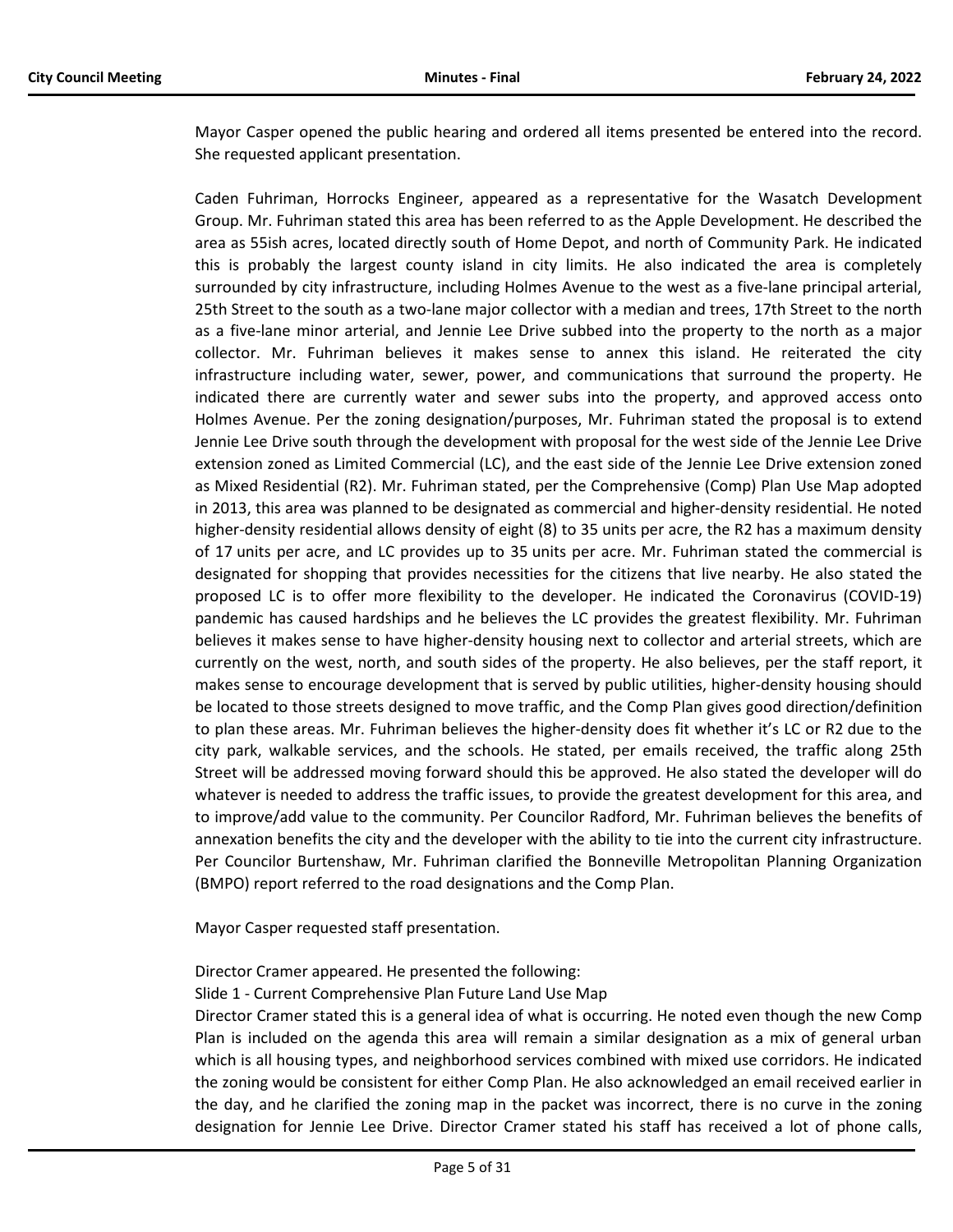emails, and visits regarding this development. He clarified this item is only regarding the annexation, and if the annexation is approved a zone must also be approved per State requirement. He stated zones allow a variety of things. He explained the R2 Zone and the LC Zone, stating if residential is built in LC compliance would be required for the same standards as the R3A Zone. Director Cramer stated terms of roads, traffic enhancements, and landscaping will all come as part of the development application. He also stated if the annexation is approved there will be another hearing at some point for the preliminary plat. Councilor Burtenshaw questioned the access from Holmes Avenue and the access on 25th Street. Director Cramer stated there is sufficient length along the property for more than one (1) access although he is unsure where these will line up. He indicated the accesses will need to be separated for safety. Per Councilor Francis, Director Cramer confirmed the traffic study will come forward with the plat at a future date.

Mayor Casper requested public comment.

Susan Forsberg, Ridge Crest Drive, appeared. Ms. Forsberg expressed her concern that the developer wants flexibility. She shared an experience while living in Centerville, Utah, regarding the wetlands. She stated the developer wanted a particular land rezoned so he could potentially build, which eventually occurred. Ms. Forsberg believes it's a mistake to give the maximum flexibility beforehand. She also questioned how high-density housing, that could be three (3) stories high and apartments peering down into backyards, will fit in the community or with the single-family homes. She indicated the concern at the Planning and Zoning (P&Z) Meeting was the denseness and the impact. Ms. Forsberg requested the council listen seriously to the people, not just the developer. She believes no one at the P&Z heard the concerns or that the concerns were addressed. She stated the annexation is not the problem, the high-density is the concern.

Larry Schofield, Desert Drive, appeared. Mr. Schofield expressed his concern that the development or traffic impact cannot be talked about. He stated there's already a lot of stress on those areas, they're already boxed in, and 17th Street and Sunnyside Road gets busier every day. He stated there should be concern for traffic when talking about density and getting out on the roads. He agrees it's fine to annex the property but LC doesn't seem to fit with area.

Dan West, Desert Drive, appeared. Mr. West stated the back of his yard is on 25th Street where the proposed Jennie Lee Drive comes down. He believes the proposal of 25th Street will ruin the way 25th Street is designed. He also believes R2 should come across to the 25th Street side as well towards Community Park to prevent high-density housing, and high-density should be limited to the north and the west side of the development so it's away from the R1 neighborhoods in the surrounding area. Mr. West stated traffic is currently a mess, and Jennie Lee Drive will help people on Craig Avenue but it will cause all the traffic to the people on 25th Street. He believes the R2 needs to be extended over to Community Park. Mr. West expressed his concern for Community Park which could be messed up due to commercial properties. He stated that land has been there for 30 years, noting his house was built prior to 25th Street. He was hoping something could happen with the green space across from Community Park. He believes the zoning needs to be changed as that much latitude with the developer is asking for trouble.

Jason Lebel, Craig Avenue, appeared. Mr. Lebel stated he has no trouble with the R2. He expressed his concern for the small lots, and his house is very close to the end of the property. He begged the council to put a limit on the R2 and make it single-story. He stated he doesn't mind multi-family. Mr. Fife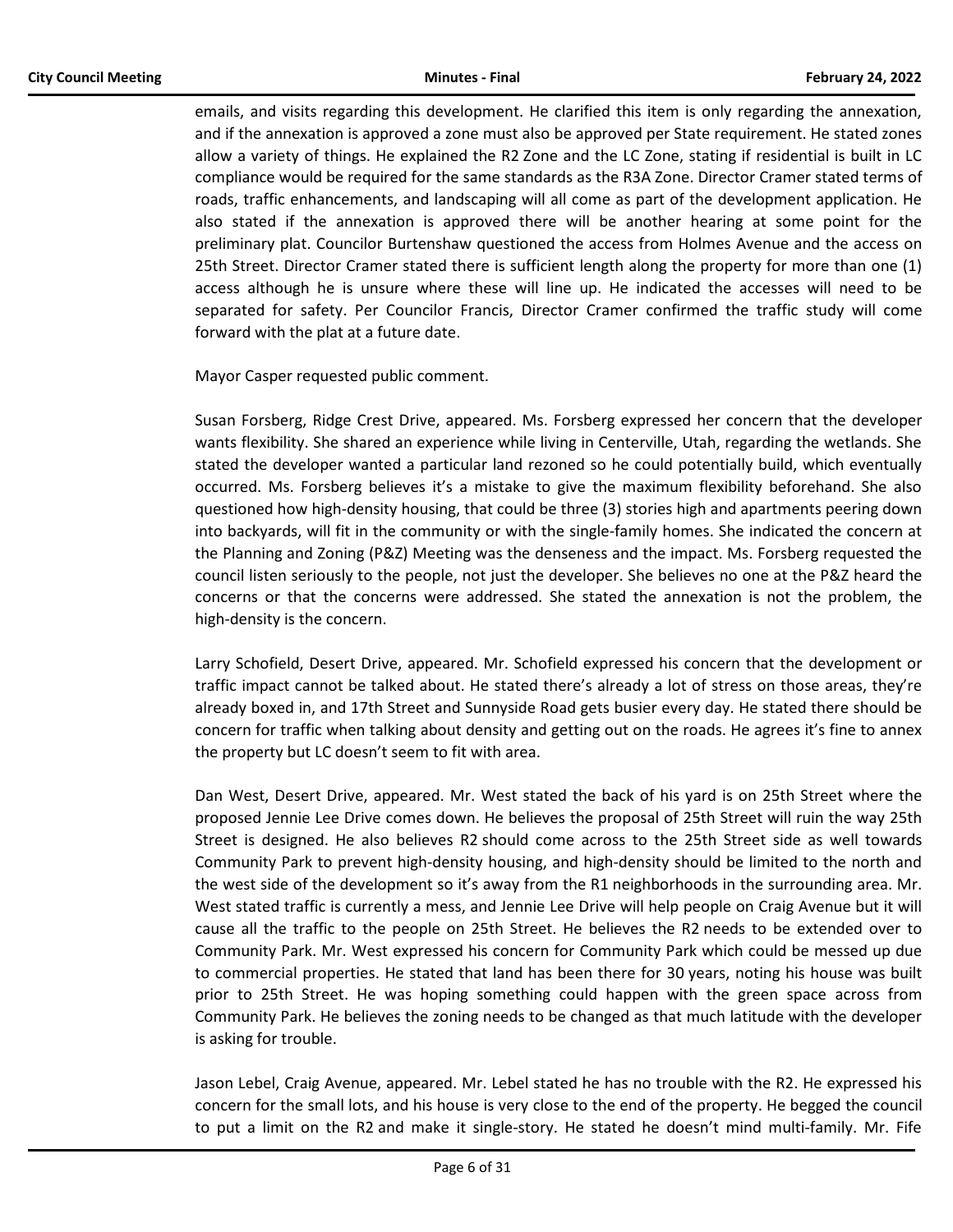reminded the council it's okay to listen to density, however, it's not appropriate to listen to specific development-related improvements or requirements. Mr. Lebel requested the zoning to be single so there are no individuals peering into his small back yard.

Jennifer Lebel, Craig Avenue, appeared. Ms. Lebel stated the city is growing, and growth is inevitable. She questioned the R2 Zone for older individuals or other families with single levels. She requested to be mindful that this area is between two (2) schools, and to be mindful of the density to not overwhelm the schools and therefore need trailers. Ms. Lebel requested to note the type of families moving here, and to make sure growth is managed well so the community does not fade away. She expressed her concern for the overflow of parking at Community Park. She wants to make sure to maintain the beauty of the city.

Carl Robison, Summerfield Drive, appeared. Mr. Robison stated he recently moved to this area from Portland, Oregon. He expressed his concern for the high-density housing in Portland as it did not provide appropriate parking, therefore, cars were parked on the streets. He stated there are always cars parked on the street at an apartment complex close to this area. He is hopeful enough parking is provided so there is not parking on the streets.

Mike Cummins, Craig Avenue, appeared. Mr. Cummins expressed his frustration for knowing what can be talked about. He expressed his concern for the high-density due to the area, stating the 35 units per acre could allow more than 1,500 individuals. He requested the consideration of a buffer for those who live in the area. He believes it would be better as R1, single-family housing. Mr. Cummins stated he is not against the developer, although he requested some space for the current owners, so they don't feel overwhelmed. He agrees the lots are tiny, and it's a quality-of-life issue. He requested the council take into consideration how this impacts the people around this area. He recognizes the need for development although he reiterated his concerns are with the zoning and the impact.

Mayor Casper believes the frustration mentioned is shared by many. She stated there are rules to preserve the due process of this type of hearing that affords to the property owner. She indicated this is about fairness.

Tracey Amos, Craig Avenue, appeared. Ms. Amos stated she agrees will the other neighbors and the issues. She requested the council not just consider the density that's impacted in this area but also the density issues that are already coming from the Jennie Lee issue and consider how much this area can handle in terms of density. Ms. Amos stated she moved to this area several years ago where planned roads were already in place for single-family units which have all been erased since the purchase of her home. She reiterated the zoning impacts the people who have invested in this area and their privacy. She requested the traffic study be presented soon which also includes the area above them.

Per Mayor Casper, Director Cramer stated the R2 is considered to be a density zone in the zoning code, and it allows a maximum of 17 units per acre and then it transitions to high-density of 35 units per acre. He also stated the R2 is seen as a transition zone from low to medium to high density. Per Councilor Burtenshaw, Director Cramer confirmed there is no zoning designation that limits height to a single-story, all zones are allowed at least two (2) stories. He noted R2, that is being requested, allows three (3) stories although if it goes above two (2) stories it must move further away from the single-family homes. He also noted LC has no height restriction other than the same buffer and any restrictions on density.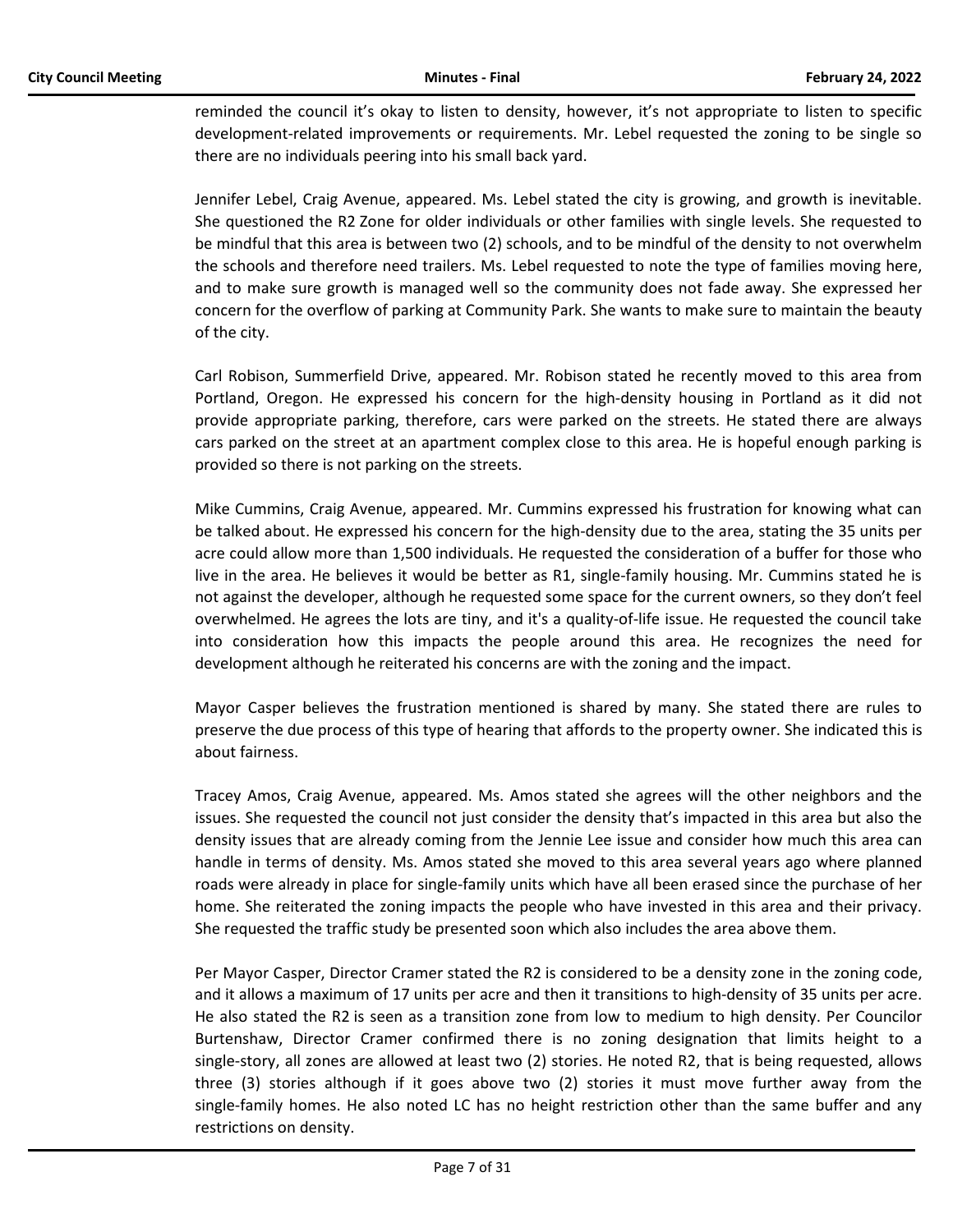Bracken Atkinson, representative of Wasatch Development Group, appeared. Mr. Atkinson expressed his appreciation to Mr. Fuhriman, the council, and the comments. He believes these meetings are important for individuals to voice their opinions and many times the opinions can help with the development. Mr. Atkinson stated he feels the same frustration as a developer and what can be shared. Referencing the flexibility, Mr. Atkinson reiterated any residential in the LC is restricted by the R3A zoning. He stated at this stage he is still deciding how much commercial, retail, and residential knowing Idaho Falls has one of the most restricted mixed-use zones. Referencing the traffic impact, Mr. Atkinson stated traffic impact always occurs and traffic is improved, or the requested infrastructure is put in as requested. Referencing the R2, Mr. Atkinson clarified if a multi-family unit is built, he cannot do anything bigger than a four (4) plex. He noted 17 units per acre is virtually impossible with a maximum of four (4) units attached. He reiterated the maximum height of 36', stating it does not make sense to move farther away. He indicated under 36' is extremely cost prohibitive, therefore two-story is typical, and they are trying for a transitional buffer before high-density. Mr. Atkinson believes this is a great project for annexation as he has not seen an infill site to handle this type of mixed-used project, noting the main collectors, uses set by plans, being next to commercial, and being next to schools and parks that makes this a walkable community for the size and mixed-used density that's being requested. Mr. Atkinson also believes the request is justified based on things done by the city for planning, zoning, and research and he applauds the city for the foresight. He stated he looks forward to the annexation and zoning and addressing the next project.

Randy Skidmore, E. Comish Drive, appeared. Mr. Skidmore believes annexing this property into the city is a good fit for this property. He stated he has developed other property in the city and he commended the city for making sure there's a good buffer from residential to commercial. He also stated he has made a real effort to make sure there's a buffer between commercial and residential properties as this buffer protects the business as well as the commercial properties that go hand-in-hand. He requested to make sure that buffer happens.

Per Councilor Francis, Director Cramer clarified the rear setbacks for R2 and R1 are the same, and the distance must remain even with a less-dense zone. Also per Councilor Francis, Director Cramer stated parking is required with every unit that takes up land regardless of the zone. He noted vertical parking is a potential option although this is extremely expensive and there is a three-story limit. He also noted parking and landscaping eat up a lot of land which limits the true amount of density that can be built.

Mayor Casper closed the public hearing.

Councilor Burtenshaw reiterated the buffer of R2 would be the same as R1, and three (3) stories would be allowed although the setback is increased. She stated she supports the R2 zone as a buffer transition. Councilor Freeman stated he previously lived on Craig Avenue, and the county Comp Plan always designated this area as high density. He also reiterated a three-story building would be further away from the property line. He does not believe the property will support anything higher than two (2) stories. He also believes the property owner has rights, and as long as the owner is proposing something within the law the council has the duty to support that; the R2 is intended to be a buffer zone; and the developer has listened to the property owners in the area. Councilor Radford reminded the council that as the city sprawls there is an overhead of costs in infrastructure and there is no way to raise funds to maintain the roads, which is problematic, however, when the city builds within the footprint the infrastructure already exists, which is a tremendous amount of savings to the city. He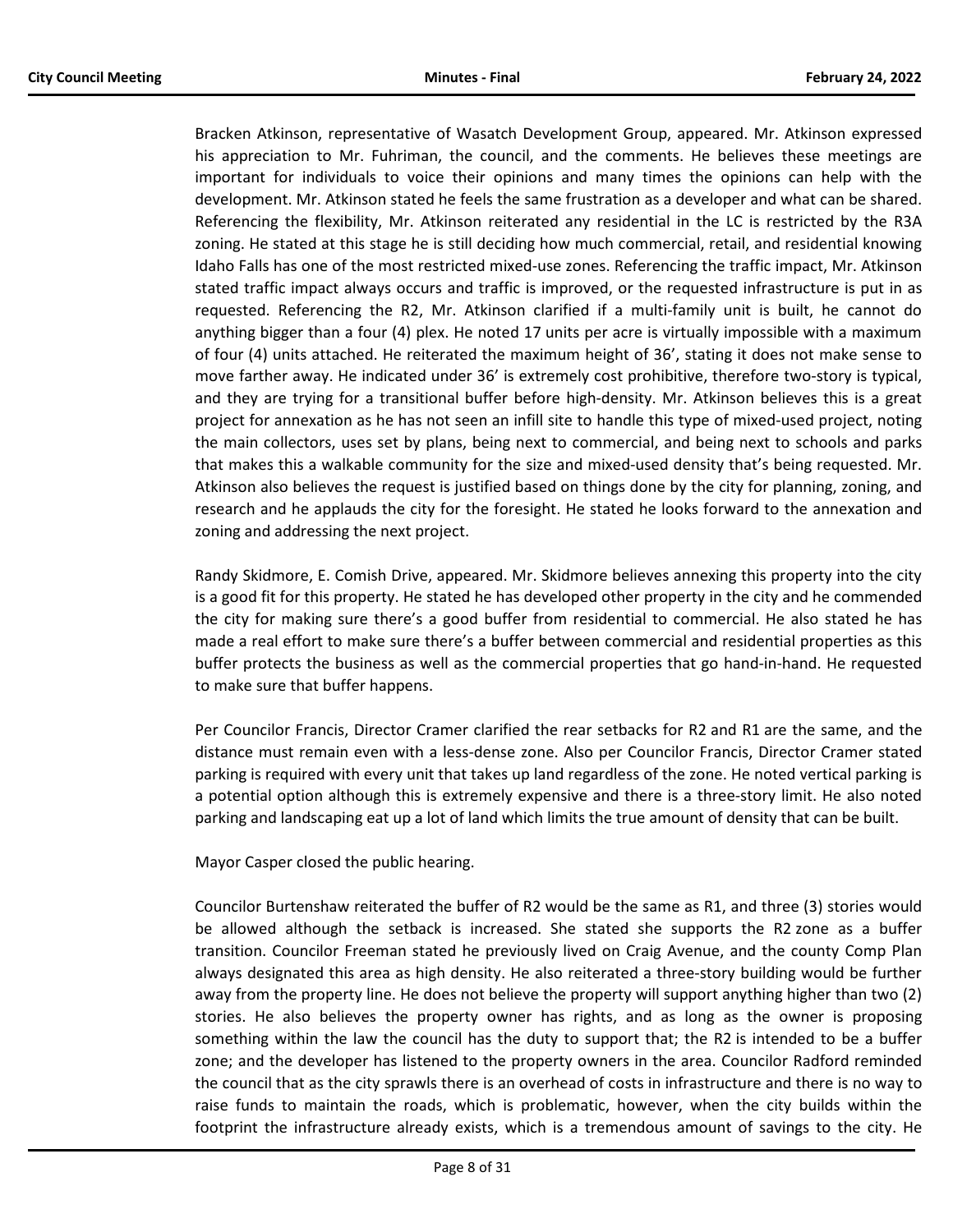believes there is a real need in the community to embrace density. He indicated he has heard harsh things about density, although he believes that density could solve problems, and as communities have to grow and progress density must be part of the conversation. He stated he is supportive of density in a market that needs options. He wants to encourage the choice of density, and we need to find those places. He also believes this is an amazing walkable center. Councilor Radford stated he will fight for infill at every chance as this saves taxpayer's money. He believes building in fields does not have a way forward. Councilor Francis believes, based on some studies, the city may have too restrictive parking spaces. He also believes the city has tried to make sure there is plenty of parking in the LC and R2 zones so the parking would not flow out, and the transition from a mix of housing and commercial makes sense. He does not believe a walkable community will get better until the city creates areas such as this. He also believes a buffer with R2 makes sense, and he is supportive as he believes this is the right thing to do. Councilor Hally believes there have been a lot of questions with this property. He stated it would be known with development that the traffic must move east and west, and north and south. He noted 25th Street goes from Holmes Avenue and around Target and this street moves a lot of traffic, and he realizes traffic bothers people. He stated the council has had a mission for a number of years to utilize land within the city for development. He believes this is prime property for connectivity and infill, the land has been encumbered with debt, the developer will do a classy development, and he is supportive. Councilor Burtenshaw stated when the sprawl moves out of town, the traffic that is created is numerous miles to bring individuals into town for everything. She echoed Councilor Radford's comments regarding traffic with density and traffic with sprawl which is an issue and will cost the city more. Council President Dingman stated she wants to assure residents that the council does not just listen to the developers, and the council is applying legal requirements to determine if the annexation follows the Comp Plan. She also stated the city will ensure all requirements are met, and the law is clear regarding schools. She noted two (2) councilmembers live in this area and three (3) additional councilmembers live within three (3) minutes, therefore the councilmembers will be impacted personally. She also noted she is compassionate towards the residents' concern with what could be placed there although the law is clear regarding what can and cannot be considered.

It was moved by Councilor Francis, seconded by Councilor Burtenshaw, to approve the Ordinance annexing 55.033 acres, Northwest ¼ of Section 29, Township 2 North, Range 38 East under a suspension of the rules requiring three complete and separate readings and request that it be read by title and published by summary. The motion carried by the following vote: Aye - Councilors Hally, Radford, Francis, Dingman, Burtenshaw, Freeman. Nay - none.

At the request of Mayor Casper, the City Clerk read the ordinance by title only:

# ORDINANCE NO. 3439

AN ORDINANCE OF THE CITY OF IDAHO FALLS, IDAHO, A MUNICIPAL CORPORATION OF THE STATE OF IDAHO; PROVIDING FOR THE ANNEXATION OF APPROXIMATELY 55.033 ACRES DESCRIBED IN EXHIBIT A OF THIS ORDINANCE, AMENDING THE LEGAL DESCRIPTION OF THE CITY WITH THE APPROPRIATE COUNTY AND STATE AUTHORITIES; AND PROVIDING SEVERABILITY, PUBLICATION BY SUMMARY, AND ESTABLISHING EFFECTIVE DATE.

It was moved by Councilor Francis, seconded by Councilor Burtenshaw, to approve the Reasoned Statement of Relevant Criteria and Standards for the annexation of 55.033 acres, Northwest ¼ of Section 29, Township 2 North, Range 38 East and give authorization for the Mayor to execute the necessary documents. The motion carried by the following vote: Aye - Councilors Francis, Dingman, Freeman, Hally, Radford, Burtenshaw. Nay - none.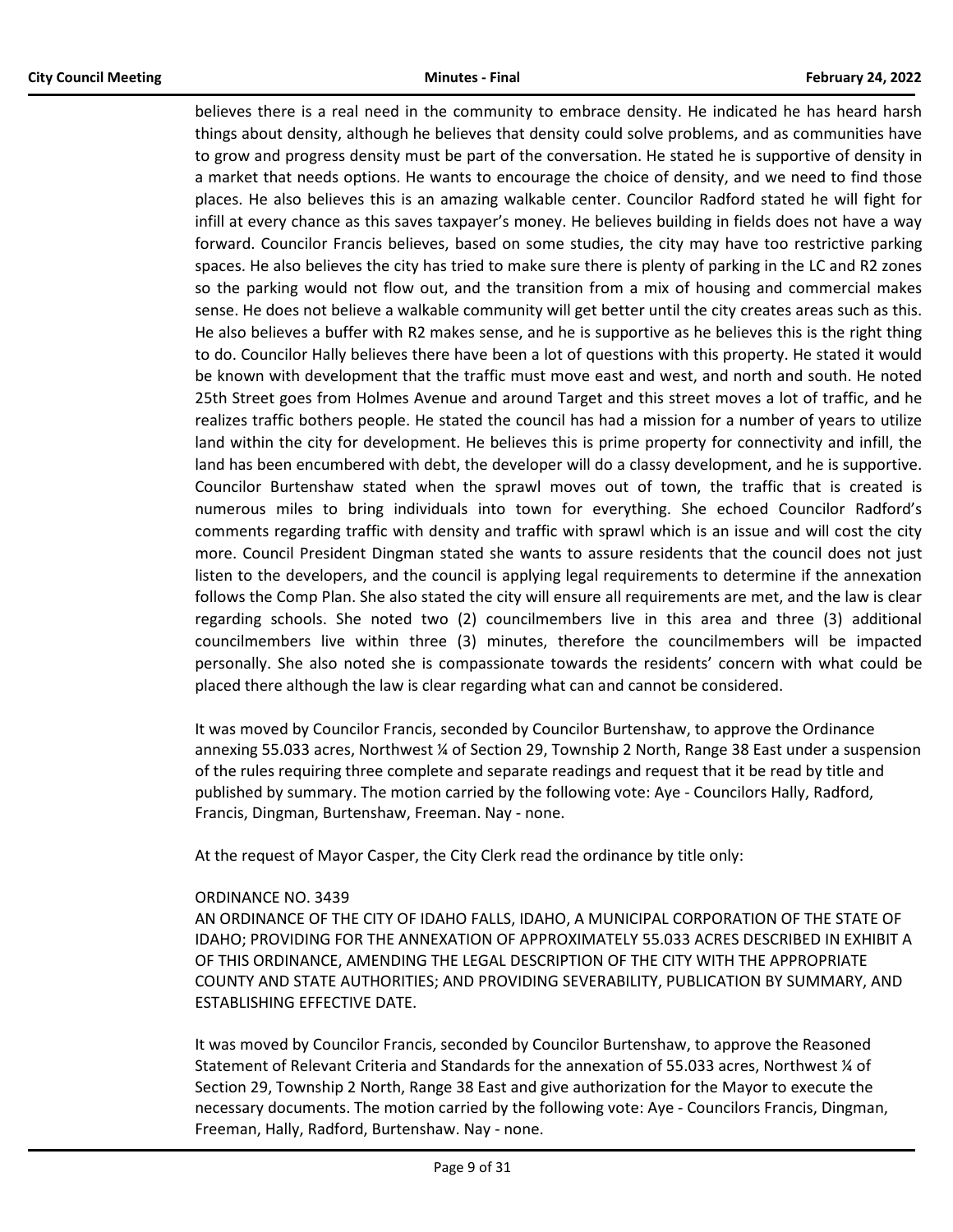**4)** Public Hearing-Part 2 of 2 of the Annexation and Initial Zoning of LC, Limited Commercial and R2, Mixed Residential, Initial Zoning Ordinance and Reasoned Statement of Relevant Criteria and Standards, 55.033 Acres, NW ¼ of Section 29 Township 2 North, Range 38 East.

Attached is part 2 of 2 of the application for Annexation and Initial Zoning of LC, Limited Commercial and R2, Mixed Residential which includes the Initial Zoning Ordinance and Reasoned Statement of Relevant Criteria and Standards for 55.033 Acres, NW ¼ of Section 29 Township 2 North, Range 38 East. The Planning and Zoning Commission considered this item at its November 9, 2021, meeting and recommended approval of LC, Limited Commercial and R2, Mixed Residential by a unanimous vote. Staff concurs with this recommendation and recommends approval.

It was moved by Councilor Francis, seconded by Councilor Burtenshaw, to assign a Comprehensive Plan Designation of "Commercial" and "Higher Density" and approve the Ordinance establishing the initial zoning for LC, Limited Commercial and R2, Mixed Residential as shown in the Ordinance exhibits under a suspension of the rules requiring three complete and separate readings and request that it be read by title and published by summary, that the City limits documents be amended to include the area annexed herewith, and that the City Planner be instructed to reflect said annexation, amendment to the Comprehensive Plan, and initial zoning on the Comprehensive Plan and Zoning Maps located in the Planning office. The motion carried by the following vote: Aye - Councilors Freeman, Francis, Hally, Radford, Burtenshaw, Dingman. Nay - none.

At the request of Mayor Casper, the City Clerk read the ordinance by title only:

# ORDINANCE NO. 3440

AN ORDINANCE OF THE CITY OF IDAHO FALLS, IDAHO, A MUNICIPAL CORPORATION OF THE STATE OF IDAHO; PROVIDING FOR THE INITIAL ZONING OF APPROXIMATELY 55.033 ACRES DESCRIBED IN EXHIBIT A OF THIS ORDINANCE AS LC, LIMITED COMMERCIAL AND R2, MIXED RESIDENTIAL ZONE; AND PROVIDING SEVERABILITY, PUBLICATION BY SUMMARY, AND ESTABLISHING EFFECTIVE DATE.

It was moved by Councilor Francis, seconded by Councilor Burtenshaw, to approve the Reasoned Statement of Relevant Criteria and Standards for the Initial Zoning of LC, Limited Commercial R2, Mixed Residential and give authorization for the Mayor to execute the necessary documents. The motion carried by the following vote: Aye - Councilors Dingman, Radford, Francis, Burtenshaw, Hally, Freeman. Nay - none.

**5)** Public Hearing-Rezone from R3A, Residential Mixed Use, R1, Single Dwelling Residential, PB, Professional Business Office and R2, Mixed Residential to LC, Limited Commercial and R2, Mixed Residential, Zoning Ordinance and Reasoned Statement of Relevant Criteria and Standards, Approximately 3.079 acres, SW ¼, NW ¼ of Section 29, Township 2 North, Range 38 East. Attached is the application for Rezoning from R3A, R1, PB and R2 to LC and R2, Zoning Ordinance, and Reasoned Statement of Relevant Criteria and Standards for approximately 3.079 acres, SW ¼, NW ¼ of Section 29, Township 2 North, Range 38 East. The Planning and Zoning Commission considered this item at its November 9, 2021, meeting and recommended to the Mayor and City Council approval of the zone change with a unanimous vote. Staff concurs with this recommendation.

Mayor Casper opened the public hearing and ordered all items presented be entered into the record. She requested applicant presentation.

Caden Fuhriman, Horrocks Engineers, appeared on behalf of the Wasatch Development Group. Mr.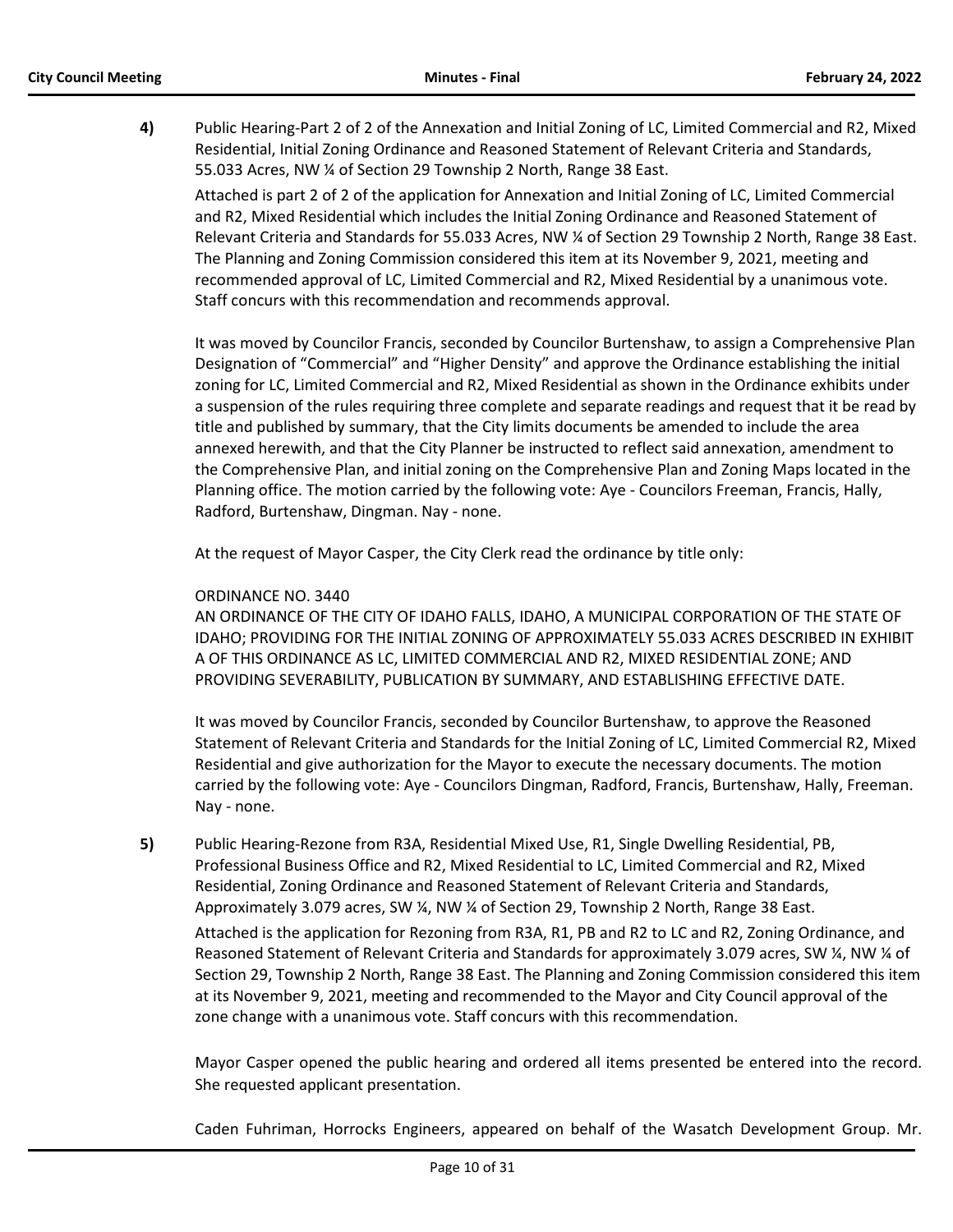Fuhriman stated this is a clean-up of the previous item. He indicated the intentions, if Jennie Lee were extended, are for the west portion of the property to be zoned LC and the east side of the property to be zoned R2. He stated there are sections that have already been annexed and given a zone and rezoned at some point, and rezoning the lots would match the recently-approved initial zoning.

Per Councilor Francis, Mr. Fuhriman identified the LC and the R2 on the displayed slide.

Mayor Casper requested staff presentation.

Director Cramer appeared. He stated the rezone is consistent with the existing Comp Plan as well as the proposed Comp Plan (later on the agenda) and is similar in nature to the zone that was just approved.

Mayor Casper requested public comment. No one appeared. She closed the public hearing.

It was moved by Councilor Francis, seconded by Councilor Burtenshaw, to approve the ordinance rezoning approximately 3.079 acres, SW ¼, NW ¼ of Section 29, Township 2 North, Range 38 East from R3A, R1, PB and R2 to LC and R2 under a suspension of the rules requiring three complete and separate readings and request that it be read by title and published by summary. The motion carried by the following vote: Aye - Councilors Radford, Freeman, Burtenshaw, Francis, Dingman, Hally. Nay - none.

At the request of Mayor Casper, the City Clerk read the ordinance by title only:

#### ORDINANCE NO. 3441

AN ORDINANCE OF THE CITY OF IDAHO FALLS, IDAHO, A MUNICIPAL CORPORATION OF THE STATE OF IDAHO; PROVIDING FOR THE REZONING OF APPROXIMATELY 3.079 ACRES AS DESCRIBED IN SECTION 1 OF THIS ORDINANCE, REZONE 0.818 ACRES FROM R2, MIXED RESIDENTIAL TO LC, LIMITED COMMERCIAL, 1.658 ACRES FROM R3A, RESIDENTIAL MIXED USE TO LC, LIMITED COMMERCIAL, 0.379 ACRES FROM PB, PROFESSIONAL BUSINESS OFFICE TO R2, MIXED RESIDENTIAL AND 0.224 ACRES FROM R1, SINGLE DWELLING RESIDENTIAL TO R2, MIXED RESIDENTIAL; AND PROVIDING SEVERABILITY, PUBLICATION BY SUMMARY, AND ESTABLISHING EFFECTIVE DATE.

It was moved by Councilor Francis, seconded by Councilor Burtenshaw, to approve the Reasoned Statement of Relevant Criteria and Standards for the Rezone from R3A, R1, PB and R2 to LC and R2 and give authorization for the Mayor to execute the necessary documents. The motion carried by the following vote: Aye - Councilors Hally, Burtenshaw, Dingman, Freeman, Francis, Radford. Nay - none.

**6)** Public Hearing-Rezone from HC, Highway Commercial to LC Limited Commercial, Zoning Ordinance and Reasoned Statement of Relevant Criteria and Standards for approximately 20.5 acres in the northwest 1/4 northeast 1/4 of Section 16, Township 2 North, Range 38 East and Lots 1 and 2, Block 1 Liberty Park.

Attached is the application for Rezoning from HC to LC, Zoning Ordinance, and Reasoned Statement of Relevant Criteria and Standards for approximately 20.5 acres in the northwest 1/4 northeast 1/4 of Section 16, Township 2 North, Range 38 East and Lots 1 and 2, Block 1 Liberty Park. The Planning and Zoning Commission considered this item at its February 2, 2022, meeting and recommended to the Mayor and City Council approval of the zone change with a unanimous vote. Staff concurs with this recommendation.

Mayor Casper opened the public hearing and ordered all items presented be entered into the record.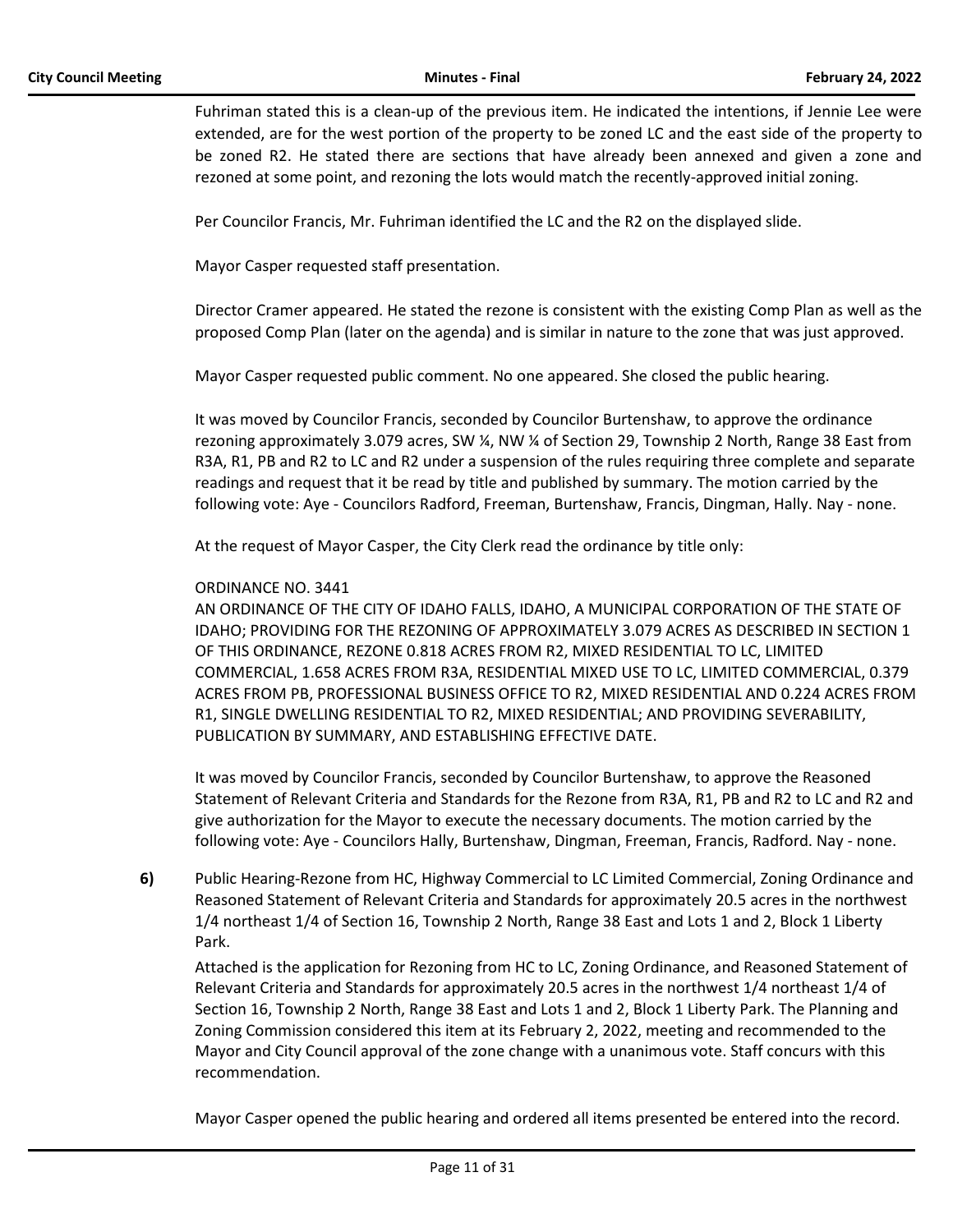Director Cramer stated this rezone contains 28.5 acres that is south and west of Costco development on Hitt Road and Lincoln Road, and on the south side of the road next to Lincoln Park.

Mayor Casper requested applicant presentation.

Rachel Whoolery, Rexburg, appeared. Ms. Whoolery stated she is representing the owners of the parcel. She also stated this property is contiguous to another property zoned as LC. She reiterated the location stating they believed a mixed-use zone would meet the needs of the community with some commercial that aligns with Costco, but having the park and the school, they wanted residential as well. She believes both uses would bring walkable communities to an area that does not have much housing yet. Ms. Whoolery indicated Idaho Falls has a housing shortage due to rising costs of 35.8% in the last year, a population growth of 13.74% in the last ten (10) years, and the INL just received more contracts with a projected job growth of 43% in the next ten (10) years. She stated they want to bring the middle-housing option into this area as they realize there is not enough middle housing in Idaho Falls. Ms. Whoolery stated the rezone would allow for commercial and residential. She also stated services were looked at, noting the hardest thing is to drag these services house to house which is expensive. She believes the 23 acres would allow more density but the infrastructure would only need to be dragged once to the parcel. Ms. Whoolery stated they have spent a lot of time looking at the needs, and they believe this development would protect the current existing neighborhoods in Idaho Falls with the transition pockets of box stores. She also stated they want to bring that density and population and residence to this transition strip to create a community.

Mayor Casper requested staff presentation.

Director Cramer appeared. He presented the following:

Slide 1 - Property under consideration in current zoning

Director Cramer stated this was a city-initiated annexation in 2018 and at the time the city tried to honor the wishes of the landowner which would have allowed storage units, and was most compatible with the county zone of C2. He also stated the requested LC zone is consistent with similar zoning in the area to the west and the northwest, noting there is also R1 and HC in the area.

Slide 2 - Comprehensive Plan Future Land Use Map Director Cramer stated this is a mix of higher-density, commercial, and lower-density.

Slide 3 - Aerial photo of property under consideration

Slide 4 - Additional aerial photo of property under consideration Director Cramer stated this is a developing area. He identified the uses in the area.

Slide 5 - Photos looking south across the property Director Cramer stated the land is currently undeveloped.

Per Councilor Freeman, Director Cramer stated the primary access is to Lincoln Road, and there is a stub road into the single-family development. He noted this area was originally platted for 82 single-family lots.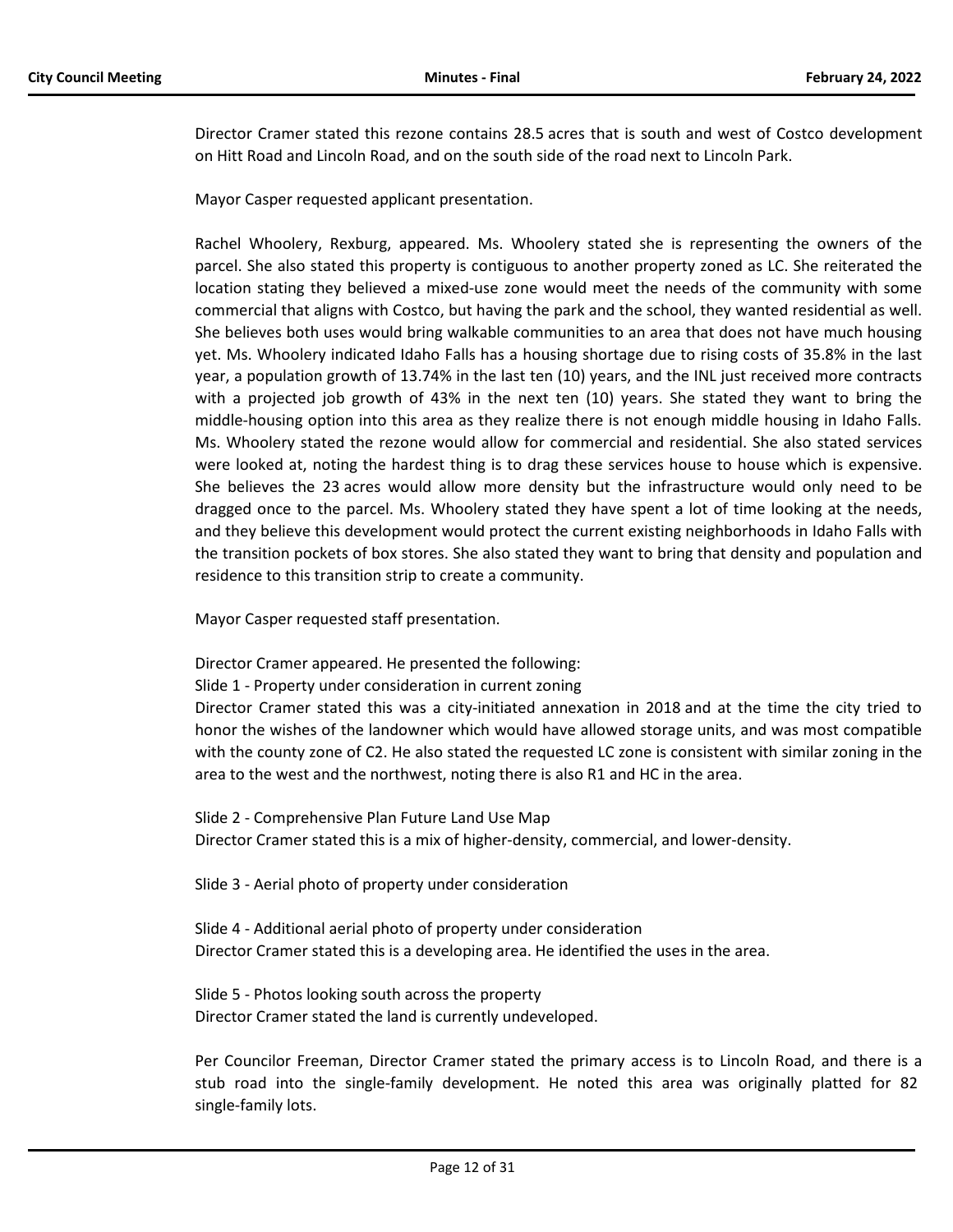Mayor Casper requested public comment.

Carl Robison, Summerfield Drive, appeared. Mr. Robison believes this property is away from town, and he is assuming the individuals living there may need private transportation as there's not much commercial development in that area. He wants to make sure the density of LC does not overwhelm the parking in the subdivision that's created.

Mayor Casper closed the public hearing.

Councilor Francis believes this rezone makes sense as Costco has changed the area. He also believes this is a nice transition zone.

It was moved by Councilor Francis, seconded by Councilor Burtenshaw, to approve the ordinance rezoning approximately 20.5 acres in the northwest 1/4 northeast 1/4 of Section 16, Township 2 North, Range 38 East and Lots 1 and 2, Block 1 Liberty Park from HC to LC under a suspension of the rules requiring three complete and separate readings and request that it be read by title and published by summary. The motion carried by the following vote: Aye - Councilors Burtenshaw, Hally, Radford, Dingman, Freeman, Francis. Nay - none.

At the request of Mayor Casper, the City Clerk read the ordinance by title only:

#### ORDINANCE NO. 3442

AN ORDINANCE OF THE CITY OF IDAHO FALLS, IDAHO, A MUNICIPAL CORPORATION OF THE STATE OF IDAHO; PROVIDING FOR THE REZONING OF APPROXIMATELY 20.5 ACRES OF NW 1/4 NE 1/4, SEC 16, T2N, R38 AND LOT 1 & 2, BLOCK 1, LIBERTY PARK AS DESCRIBED IN SECTION 1 OF THIS ORDINANCE FROM HC, HIGHWAY COMMERCIAL, TO LC, LIMITED COMMERCIAL, AND PROVIDING SEVERABILITY, PUBLICATION BY SUMMARY, AND ESTABLISHING EFFECTIVE DATE.

It was moved by Councilor Francis, seconded by Councilor Burtenshaw, to approve the Reasoned Statement of Relevant Criteria and Standards for the Rezone from HC to LC and give authorization for the Mayor to execute the necessary documents. The motion carried by the following vote: Aye - Councilors Dingman, Burtenshaw, Francis, Freeman, Hally, Radford. Nay - none.

**7)** Public Hearing-Part 1 of 2 of the Annexation and Initial Zoning-Annexation Ordinance and Reasoned Statement of Relevant Criteria and Standards for 22.669 acres, Northeast ¼ of Section 31, Township 3 North, Range 38 East.

Attached is part 1 of 2 of the application for Annexation and Initial Zoning of R3A, Residential Mixed Use with the Airport Overlay Zone of Approach Surface which includes the Annexation Ordinance and Reasoned Statement of Relevant Criteria and Standards for 22.669 acres, Northeast ¼ of Section 31, Township 3 North, Range 38 East. The Planning and Zoning Commission considered this item at its January 4, 2022, meeting and recommended approval by a unanimous vote. Staff concurs with this recommendation.

Mayor Casper opened the public hearing and ordered all items presented be entered into the record. She stated the proposed annexation is north of Sage Lakes Golf Course and just south of 65th North and just east of 5th East. She requested applicant presentation.

Clint Jolley, HLE, appeared. Mr. Jolley reiterated the location. He stated the property is currently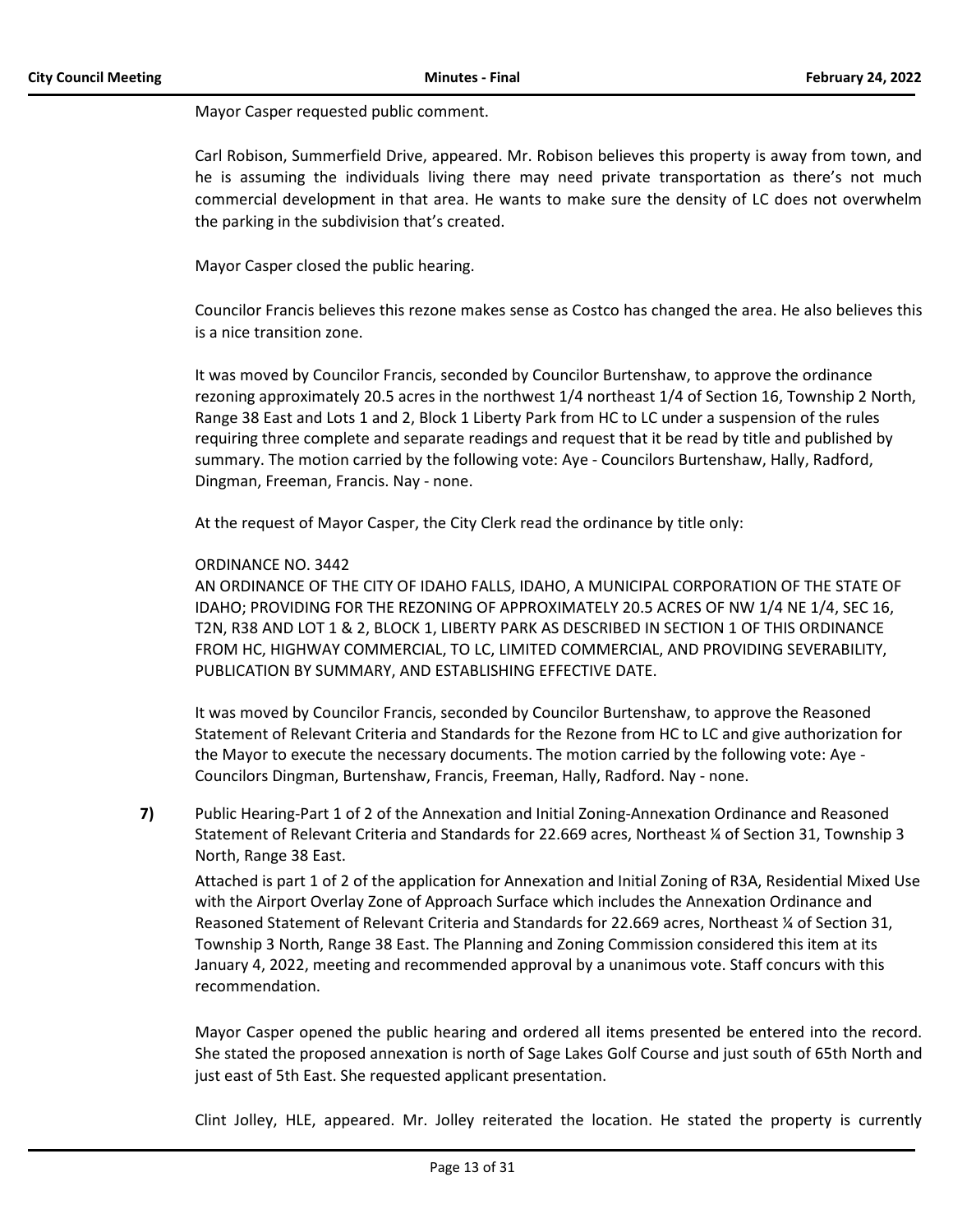adjacent to the city on the north and the west, and the requested initial zoning is R3A. He indicated the property line stops at the canal.

Per Councilor Freeman, Mr. Jolley stated there is direct access to 5th East and a stub road, and there is no bridge at the canal. Per Councilor Francis, Mr. Jolley stated the canal is not in the annexation.

Mayor Casper requested staff presentation.

Director Cramer appeared. He clarified the annexation includes the canal although the property line does not include the canal.

He presented the following: Slide 1 - Property under consideration in current zoning Director Cramer identified the surrounding zones, stating the requested zone is similar to existing zones.

Slide 2 - Comprehensive Plan Future Land Use Map Director Cramer identified the uses in the area, stating the R3A is consistent.

Slide 3 - Idaho Falls Regional Airport Off Airport Land Use Director Cramer stated the property is within the Airport Overlay Zone although at this stage it's far enough away from the airport so the only restriction is regarding height. He also stated there are no concerns in terms of development.

Slide 4 - Aerial photo of property under consideration Director Cramer stated there's a plat that's not developed to the north, Sage Lakes to the west, large lots single-family and undeveloped land surrounding the immediate area, and Fairway Estates to the south.

Slide 5 - Additional aerial photo of property under consideration

Slide 6 - Map of current utilities Director Cramer stated the developer would need to extend the utilities to the property as part of the planning process and permitting process.

Slide 6 - Photos looking north and south of the property Director Cramer stated the property is currently undeveloped in the immediate area.

Mayor Casper requested public comment. No one appeared. Per Councilor Francis, Director Cramer confirmed there are no houses in the area to the north, and the plat has been in place since 2007. Mayor Casper closed the hearing.

It was moved by Councilor Burtenshaw, seconded by Councilor Francis, to approve the ordinance annexing 22.669 acres, Northeast ¼ of Section 31, Township 3 North, Range 38 East under a suspension of the rules requiring three complete and separate readings and request that it be read by title and published by summary. The motion carried by the following vote: Aye - Councilors Francis, Dingman, Freeman, Hally, Burtenshaw. Nay - Councilor Radford.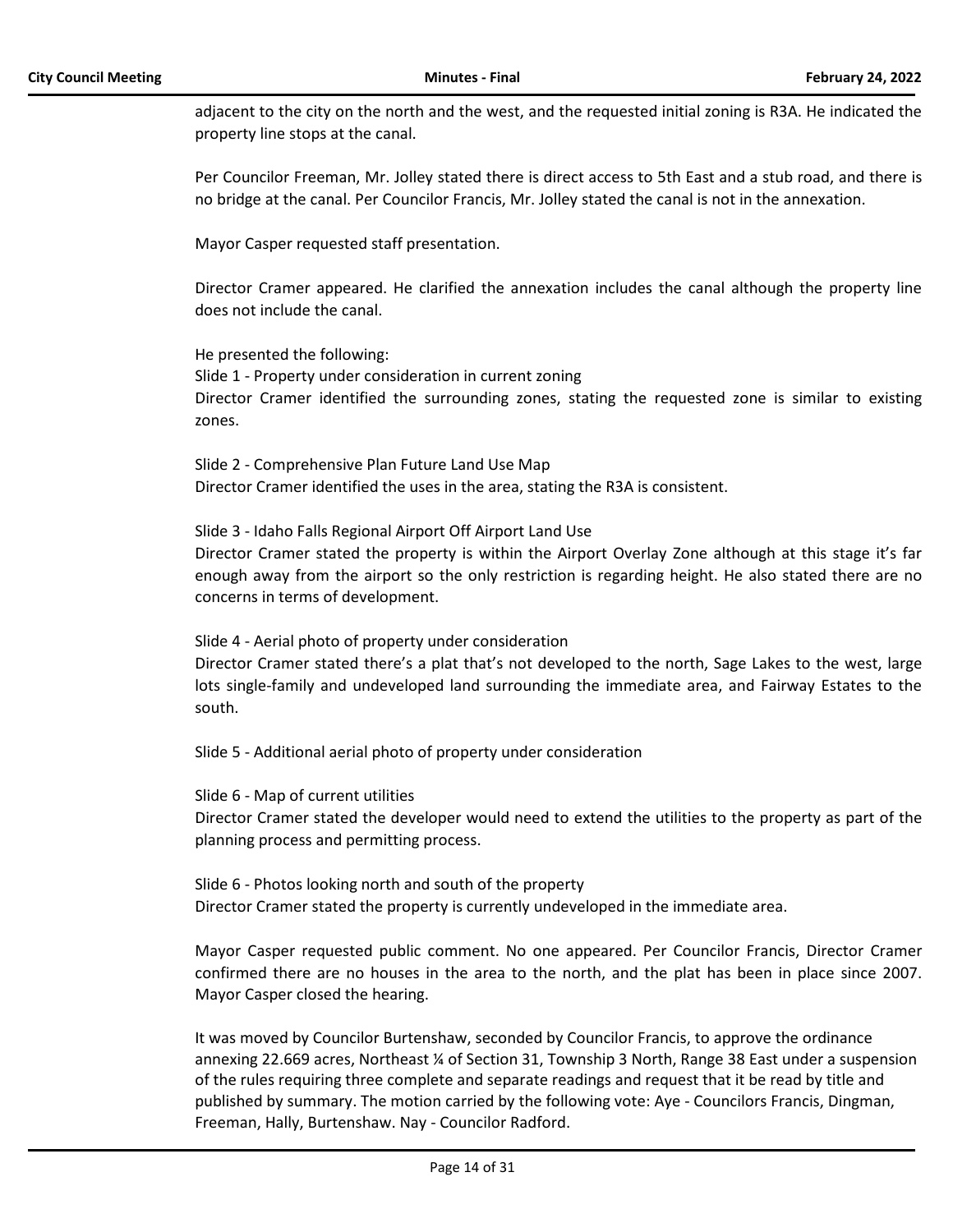At the request of Mayor Casper, the City Clerk read the ordinance by title only:

# ORDINANCE NO. 3443

AN ORDINANCE OF THE CITY OF IDAHO FALLS, IDAHO, A MUNICIPAL CORPORATION OF THE STATE OF IDAHO; PROVIDING FOR THE ANNEXATION OF APPROXIMATELY 22.669 ACRES DESCRIBED IN EXHIBIT A OF THIS ORDINANCE, AMENDING THE LEGAL DESCRIPTION OF THE CITY WITH THE APPROPRIATE COUNTY AND STATE AUTHORITIES; AND PROVIDING SEVERABILITY, PUBLICATION BY SUMMARY, AND ESTABLISHING EFFECTIVE DATE.

It was moved by Councilor Burtenshaw, seconded by Councilor Francis, to approve the Reasoned Statement of Relevant Criteria and Standards for the annexation of 22.669 acres, Northeast ¼ of Section 31, Township 3 North, Range 38 East and give authorization for the Mayor to execute the necessary documents. The motion carried by the following vote: Aye - Councilors Burtenshaw, Hally, Dingman, Freeman, Francis. Nay - Councilor Radford.

**8)** Public Hearing-Part 2 of 2 of the Annexation and Initial Zoning of R3A, Residential Mixed Use with an Airport Overlay Zone of Approach Surface, Initial Zoning Ordinance and Reasoned Statement of Relevant Criteria and Standards, 22.669 Acres, Northeast ¼ of Section 31 Township 3 North, Range 38 East.

Attached is part 2 of 2 of the application for Annexation and Initial Zoning of R3A, Residential Mixed Use with the Airport Overlay Zone of Approach Surface which includes the Initial Zoning Ordinance and Reasoned Statement of Relevant Criteria and Standards for 22.669 Acres, Northeast ¼ of Section 31 Township 3 North, Range 38 East. The Planning and Zoning Commission considered this item at its January 4, 2022, meeting and recommended approval of R3A, Residential Mixed Use with the Airport Overlay Zone of Approach Surface by a unanimous vote. Staff concurs with this recommendation and recommends approval.

It was moved by Councilor Burtenshaw, seconded by Councilor Francis, to assign a Comprehensive Plan Designation of "Residential and Estate" and approve the Ordinance establishing the initial zoning for R3A, Residential Mixed Use with the Airport Overlay Zone of Approach Surface as shown in the Ordinance exhibits under a suspension of the rules requiring three complete and separate readings and request that it be read by title and published by summary, that the City limits documents be amended to include the area annexed herewith, and that the City Planner be instructed to reflect said annexation, amendment to the Comprehensive Plan, and initial zoning on the Comprehensive Plan and Zoning Maps located in the Planning office The motion carried by the following vote: Aye - Councilors Hally, Francis, Dingman, Burtenshaw, Freeman. Nay - Councilor Radford.

At the request of Mayor Casper, the City Clerk read the ordinance by title only:

# ORDINANCE NO. 3444

AN ORDINANCE OF THE CITY OF IDAHO FALLS, IDAHO, A MUNICIPAL CORPORATION OF THE STATE OF IDAHO; PROVIDING FOR THE INITIAL ZONING OF APPROXIMATELY 22.669 ACRES DESCRIBED IN EXHIBIT A OF THIS ORDINANCE AS R3A, RESIDENTIAL MIXED USE AND AIRPORT OVERLAY ZONE OF APPROACH SURFACE; AND PROVIDING SEVERABILITY, PUBLICATION BY SUMMARY, AND ESTABLISHING EFFECTIVE DATE.

It was moved by Councilor Burtenshaw, seconded by Councilor Francis, to approve the Reasoned Statement of Relevant Criteria and Standards for the Initial Zoning of R3A, Residential Mixed Use and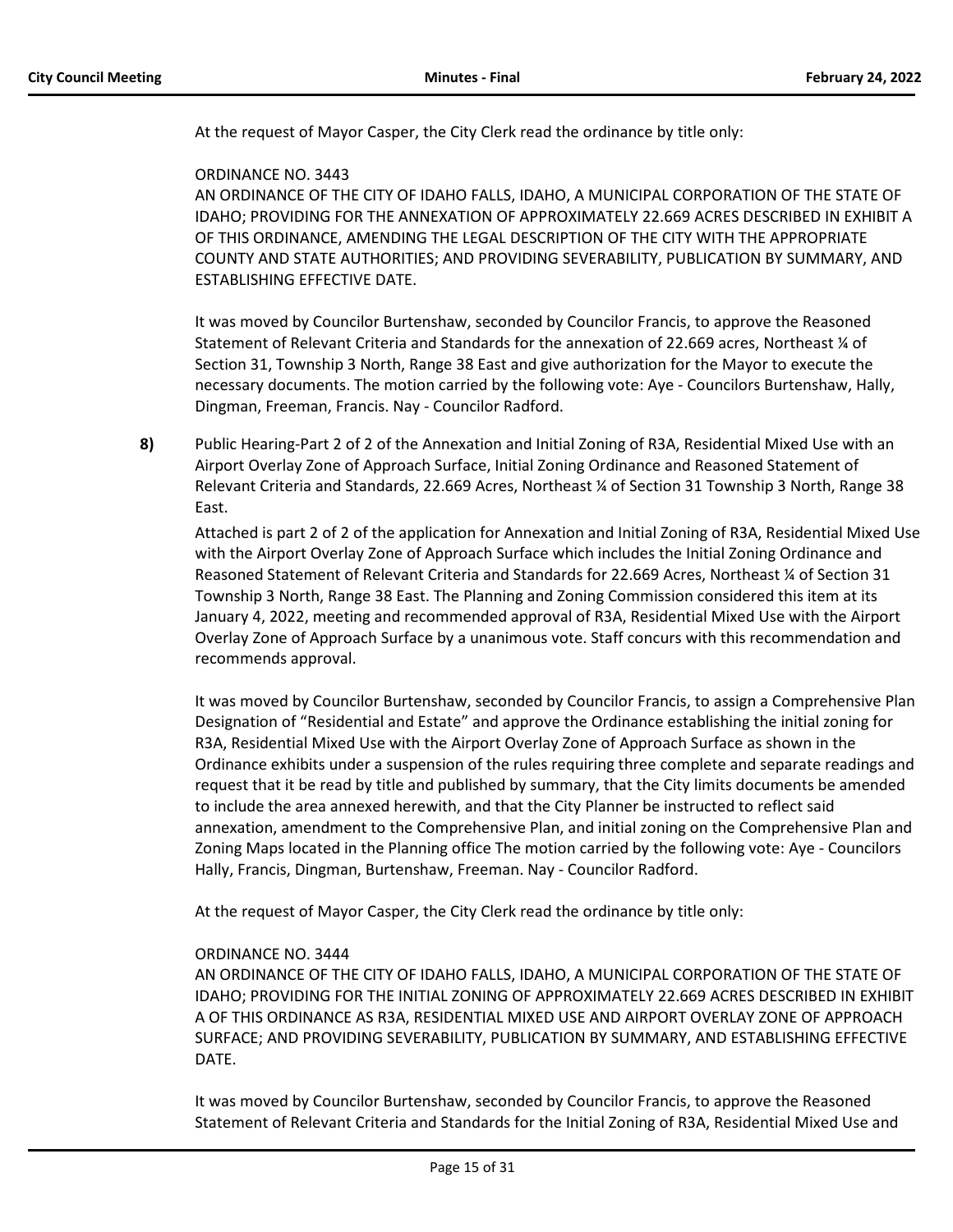give authorization for the Mayor to execute the necessary documents. The motion carried by the following vote: Aye - Councilors Freeman, Burtenshaw, Francis, Dingman, Hally. Nay - Councilor Radford.

**9)** Ordinance amending Title 10, chapter 7 of the City of Idaho Falls Form Based Code Use Category and Subcategory Table to allow neighborhood retail and neighborhood services in the Edge C Subdistrict. Attached is an ordinance amending the Form Based Code for the Downtown District to allow for neighborhood retail and neighborhood services in the Edge C Subdistrict. The purpose of an Edge Subdistrict is to, "…provide a transition between the Core and General Subdistricts and adjacent open space, residential or alternative Place Types." The code also specifies that the Edge C Subdistrict, "…provides an important transition between Core Subdistricts and existing established single unit residential areas. Mixed-use development is lower in intensity." This low-intensity guide is the reason for selecting "neighborhood" scale retail and service, which limits the uses and size of the use. Edge C covers F and G Streets on the north end of town, which historically have included retail and service uses, but were left out of the allowed use tables in the code. On January 4, 2022, the Planning and Zoning Commission recommended approval of the amendment to the Form Based Code as presented to the Mayor and City Council. Voting was unanimous.

Mayor Casper opened the public hearing and ordered all items presented be entered into the record. She requested staff presentation.

Director Cramer appeared. He presented the following:

#### Slide 1 - Subdistricts

Director Cramer stated the downtown area has a Form Based Code. He identified the north end as Edge C which is meant to be a transition.

#### Slide 2 - Aerial photo of downtown area

Director Cramer stated Edge C is supposed to transition between downtown and the commercial center of where downtown ends and the residential begins. He also stated in the original draft of the code, Edge C didn't allow commercial uses, although this block has historically been commercial and office uses. Due to developers coming forward with ideas for commercial uses, Director Cramer stated staff recognized that code doesn't make sense.

#### Slide 3 - Land Use Tables

Director Cramer proposed the Land Use Tables be amended to add neighborhood retail and neighborhood service to the Edge C zone so those uses would be allowed. He stated neighborhood would limit which type of commercial and services would be allowed, and it would limit the maximum square footage that would be allowed to keep a transitional zone. He also stated the needed services would be on a limited scale so they're not intrusive into the residential neighborhood.

Per Councilor Francis, Director Cramer confirmed there could be residential with small commercial next door, or residential could live above small commercial on this specific block. Also per Councilor Francis, Director Cramer explained Form Based Code is different than tradition Euclidean zoning ordinances in the city as most ordinances focus on the separation of land uses, which land use is first. The Form Based Code is more concerned with the character of the area, the form of the building, and how it interacts with the public way so it's form first and use second.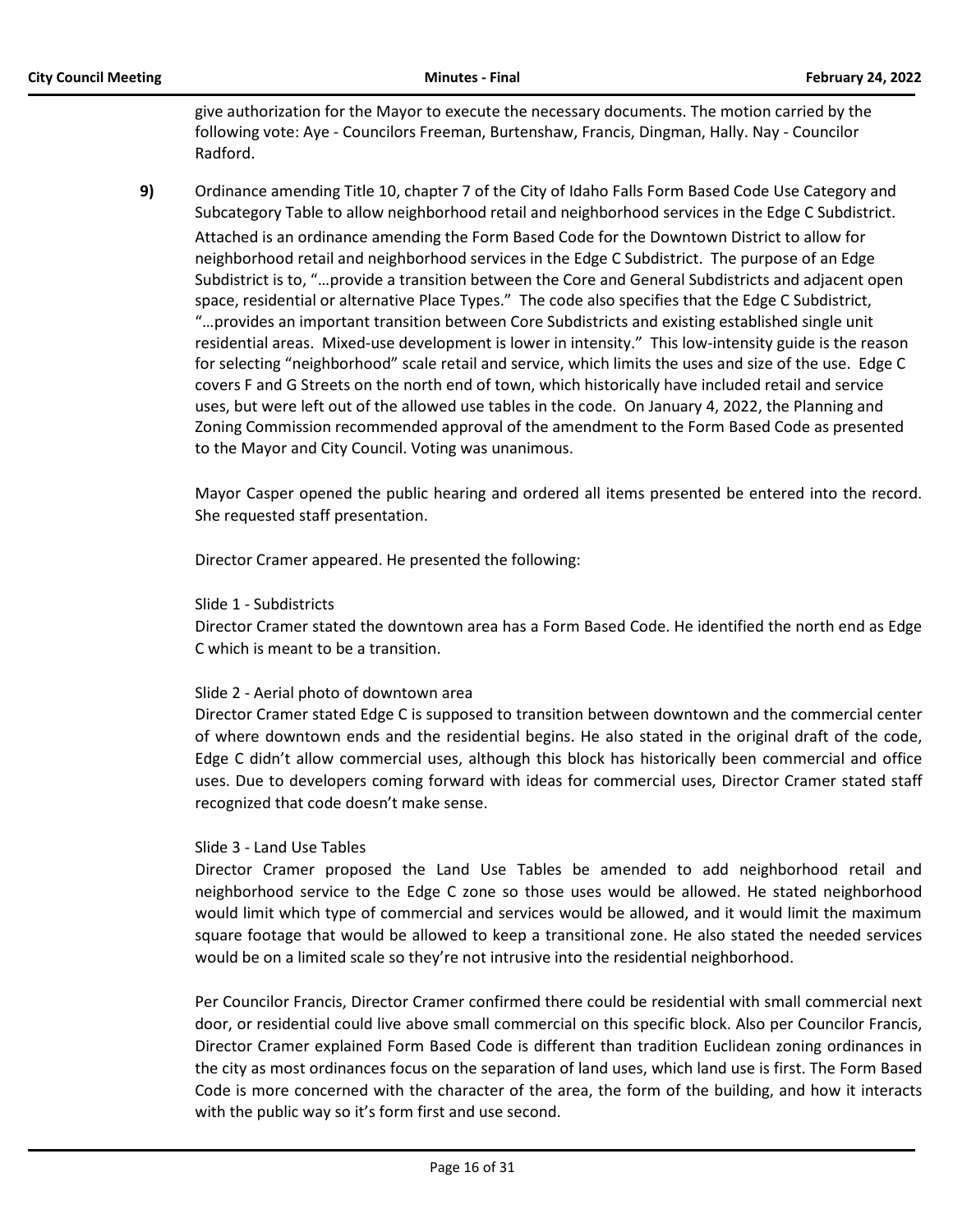Mayor Casper requested public comment. No one appeared. Mayor Casper closed the public hearing.

Councilor Burtenshaw identified the street.

It was moved by Councilor Burtenshaw, seconded by Councilor Francis, to approve the ordinance amending the Form Based Code to allow neighborhood retail and neighborhood services in the Edge C Subdistrict under a suspension of the rules requiring three complete and separate readings and request that it be read by title and published by summary. The motion carried by the following vote: Aye - Councilors Hally, Radford, Francis, Freeman, Burtenshaw, Dingman. Nay - none.

At the request of Mayor Casper, the City Clerk read the ordinance by title only:

#### ORDINANCE NO. 3445

AN ORDINANCE OF THE CITY OF IDAHO FALLS, IDAHO, A MUNICIPAL CORPORATION OF THE STATE OF IDAHO; AMENDING TITLE 10, CHAPTER 7 OF THE CITY OF IDAHO FALLS FORM BASED CODE TO AMEND THE USE CATEGORY AND SUBCATEGORY IN TABLE 4.0 USES IN SECTION 4 TO ALLOW NEIGHBORHOOD RETAIL AND NEIGHBORHOOD SERVICES IN THE EDGE C SUBDISTRICT AND PROVIDING SEVERABILITY, CODIFICATION, PUBLICATION BY SUMMARY, AND ESTABLISHING EFFECTIVE DATE.

**10)** Public Hearing and Resolution to Adopt the Capital Improvement Plan and Development Impact Fee Study

Idaho Code Title 67, Chapter 82 authorizes cities and counties to impose development impact fees to cover the costs of necessary infrastructure and facility improvements in compliance with the requirements of the Act.

In order to implement an equitable impact fee system for the public facilities identified and to include 1.) parks, 2.) police, 3.) fire/EMS and 4.) transportation, the City retained TischlerBise, Inc. to prepare an impact fee study titled "Capital Improvement Plan and Development Impact Fee Study of City of Idaho Falls, Idaho 2021", dated December 15, 2021. The study developed maximum supportable development impact fees that could be imposed on new development to meet the new demands generated for public facilities within the City.

The study has been reviewed by staff and the Impact Fee Advisory Committee. Impact fee discussions were held at Work Sessions on November 8, 2021, November 22, 2021 and February 7, 2022. The Impact Fee Advisory Committee voted to recommend the City Council accept the impact fee study at their meeting held on January 24, 2022.

Staff recommends approval of the Resolution adopting the study. Adoption of the study does not require the City to implement impact fees but is a required step in order for the City to consider them.

Mayor Casper opened the public hearing and ordered all items presented be entered into the record. She requested staff presentation.

Public Works Director Chris Fredericksen appeared. Director Fredericksen stated several departments have worked on this item, and he recognized City Engineer Kent Fugal as the project manager. He stated TischlerBise was hired in March 2021, to complete the study. He noted the cost of the study was approximately \$48,000. He also stated staff has worked with the community to develop an Impact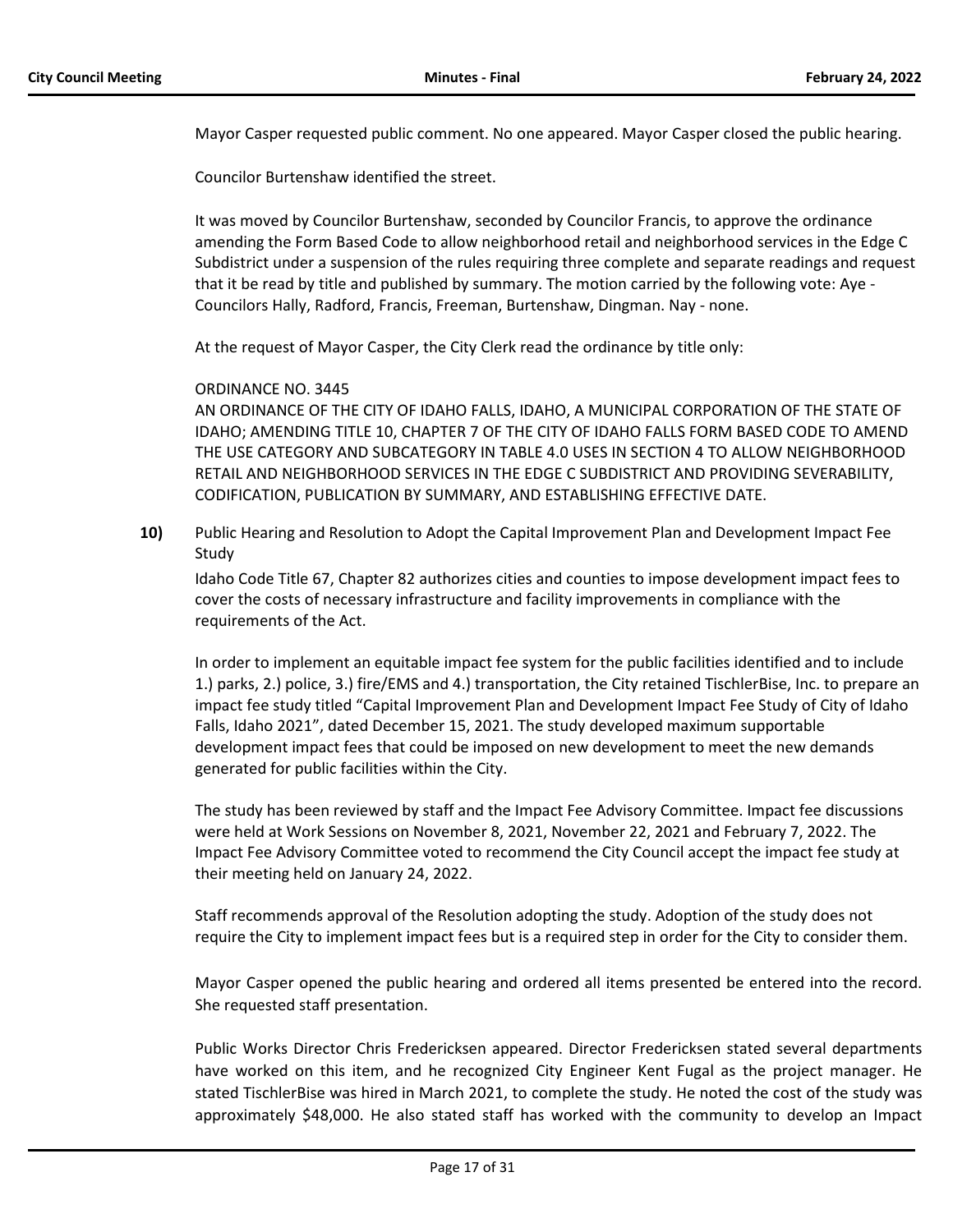Advisory Committee, consisting of citizen members per State Code requirements. Director Fredericksen stated based on concerns following the Council Work Session presentations, the transportation fees were reduced by approximately \$1,800-1,900, and the Parks and Recreation (P&R) fees increased by approximately \$178. He also stated the Impact Advisory Committee recommended: four (4) separate funds be established for the four (4) different types of impact fees; credits be established for gift properties; allow for credits to be created for completed work; fees being phased-in over time; option of a tax levy consideration to spread over five (5) years; and a preference to consider 50% of payment at building permit and 50% payment at Certificate of Occupancy. Director Fredericksen indicated these proposals were discussed at the February 7, 2022 Council Work Session. He also indicated he met with the county commission regarding the final plans. Director Fredericksen explained the reduction of the transportation fees, stating 25% of arterial development could be completed with federal aid, and fund balances in the amount of \$1.5M could be rolled over. He also explained the P&R fees stating the acreage was based on a 5-year history of \$20,000 per acre, which was outdated, therefore the cost to purchase increased to \$30,000 per acre. Director Fredericksen stated all fees are looked at as an incremental expansion as the city looks at the existing level of service that is provided and what cost would be needed with impact fees to maintain that same level of service based on growth. He indicated the fee components within the study are that type with the exception of a \$4.2M component for additional space for the proposed Law Enforcement Complex (LEC). This would allow the LEC to be built bigger for future growth, and the need for 15 new police vehicles totaling \$830,500. Fire Chief Duane Nelson appeared. Chief Nelson emphasized the fees will not be set at this meeting, the consideration is for future planning and city growth. He stated the growth puts a strain on fire and Emergency Medical Services (EMS). He also stated the current tax levy maintains the service of delivery, however, the fire department needs to meet those challenges of growth with new fire stations, new apparatus, and new training centers. He indicated these impact fees would allow planning for the future of Idaho Falls and would allow continuing with the great service that is currently provided. P&R Director PJ Holm appeared. Director Holm stated Idaho Falls struggles with greenspace as this greenspace is for the entire region, noting there is not a lot of greenspace provided outside of the city for the greater region. He indicated this is a large burden to maintain and operate and the impact fees would help with the greenspace as the city grows. Director Holm stated the plan identifies four (4) different types of parks: neighborhood parks which include passive and active recreational opportunities; community parks for larger areas which include intense, active, and passive recreational opportunities; civic parks which are specialized for single-purpose parks; and indoor recreation centers which can also be used for community gatherings. He also stated the plan includes allocation to each of the tiers through impact fees. Director Holm stated there are easements around the community designed for pathways as part of the Connecting Our Community plan noting these pathways will need to be built out to make Idaho Falls a walkable, connected community. He reiterated additional greenspace will be needed as the city grows. He indicated the P&R Department takes on new property and works this property into the current maintenance and level of service. He stated P&R would need to utilize funds from the General Fund or utilize these impact fees to prioritize capital growth and capital purchases for the future. He also stated P&R needs to look at amenities such as splash pads, shelters, and picnic benches for these greenspaces which would add benefit to the community. Per Mayor Casper, Director Holm stated the southernmost park is The Dunes (a small neighborhood park), Sandy Downs, or Sunnyside Park, and the northern most park is Freeman Park. Police Captain Joel Tisdale appeared. Captain Tisdale stated the IFPD appreciates the work of the study and believes it's vital and accurate although it may be conservative as the IFPD sees there are needs beyond the study. He believes the community has been disappointed in the IFPD as growth has outpaced the capacity of the IFPD. He recognizes impact fees can't assist with funding polices officers, however, these impact fees could provide the needed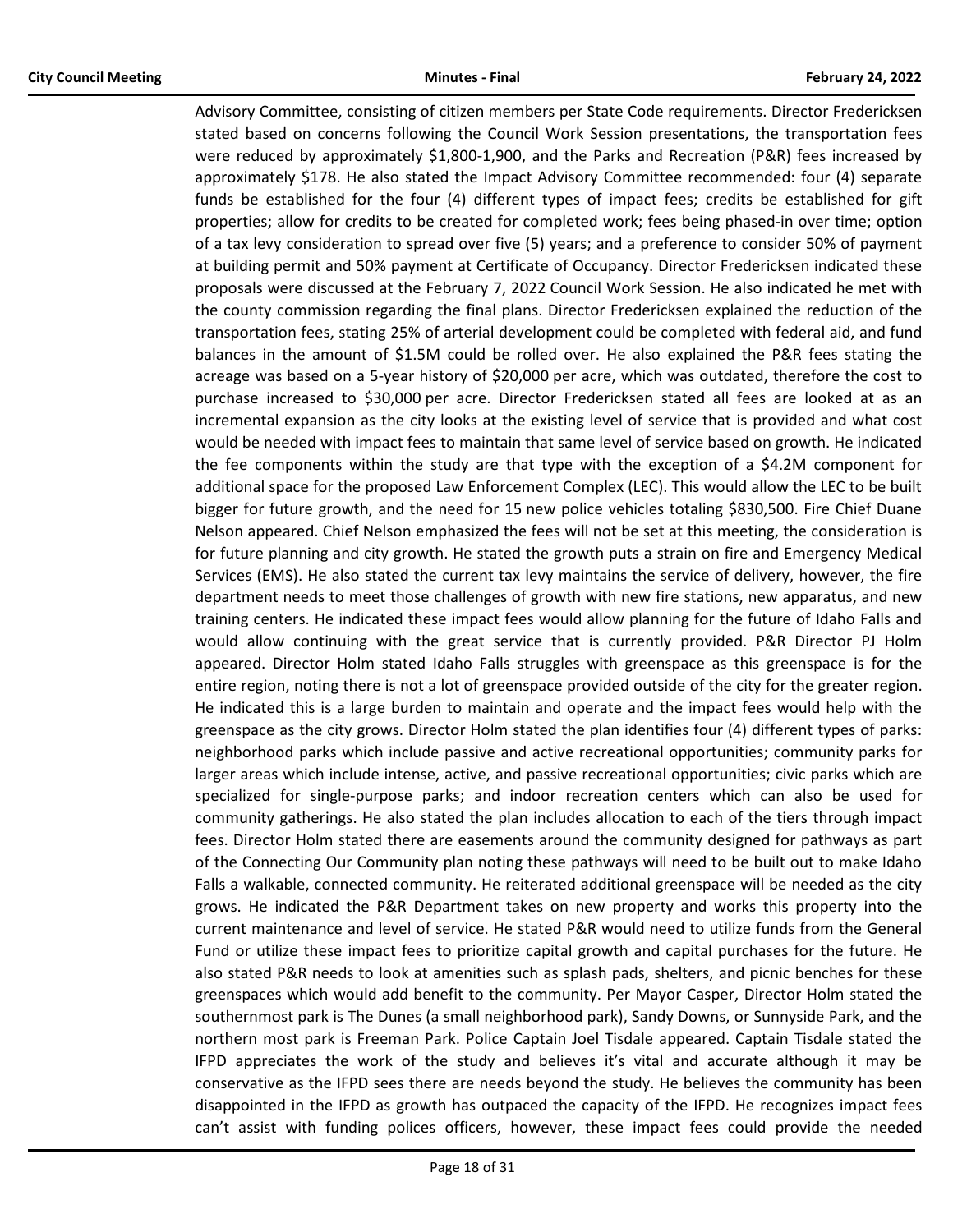equipment and training in order to deploy an officer. Director Cramer appeared. Director Cramer stated the CDS Department will not receive impact fees although the fees could relate to city planning. He believes all voices regarding impact fees are valuable and provide a different perspective that may not be known until heard. He also believes the many voices not currently present are valuable as well noting CDS tries to reach as many in the community as possible during the planning process. He stated focus groups and neighborhood meetings were held, and two (2) surveys were conducted that shares those other voices. He also stated the city's Comprehensive Plan has recommended the review and implementation of impact fees since 1993 although it's only been recent that the city has felt the real pressure of growth and cost with that growth. Director Cramer provided a quote from the first ImagineIF survey which addressed the fear of significant tax increases, and the desire for more outdoor activities and greenspace. He also noted a common theme was that road infrastructure is not keeping up with the growth, and a less common quote was to use impact fees for new development and delivery of city services in lieu of imposing new taxes on existing residents. He emphasized as growth increases the pressure has been felt for more police services, fire services, parks services, and road services and the taxes are being relied upon to maintain what the city has and to provide new. He stated the argument in favor of impact fees generally is if it were not for the growth, we wouldn't need the new as these impact fees would help pay for infrastructure and facilities that wouldn't have otherwise been needed. Also from the survey of approximately 660 respondents, Director Cramer provided the number of times key words (infrastructure, traffic, roads, parks, safety) appeared in the survey, stating these were a common theme regarding concern about the effects of growth on the city and personal property taxes. He believes this is a tool to help those needs, while he understands the opposing voices are valuable. Per Councilor Radford, Director Cramer is unsure of the exact number or percentage of cities in Idaho with impact fees, although he believes Idaho Falls is one (1) of the larger cities that does not have these fees. Also per Councilor Radford, Director Cramer did not see the impact of housing costs when impact fees were adopted.

Mayor Casper requested public comment.

TJ Nottestad, Jex Lane, appeared. Mr. Nottestad stated, as being a member of the Impact Fee Advisory Committee, he has learned more about impact fees through the process and recognizes there's a problem due to the growth. He noted there were three (3) changes to study, including the initial fee, and an addendum/change that was made to arterial lane miles which then changed the impact fee dramatically for residential. He referenced the reduced cost (as explained by Director Fredericksen). Mr. Nottestad stated the study was commissioned by the city for a purpose with input from department leaders on what they need and how to get it. He also stated, as a member of the Eastern Idaho Home Builders Association, there is a comprehensive study on impact fees. He indicated in that study, it is stated that growth does not pay for itself and this is how growth can pay for itself. He believes the study that was commissioned by the city has to be looked at, and it has to be proportional. He reiterated the study was commissioned by the city for the specific purpose of imposing impact fees or not. Mr. Nottestad stated, referencing the survey, no builders were contacted or input was never offered. He believes there is valuable input from the local building community that could assist with the impact fees. He reiterated the study should be looked at completely.

Carl Robison, Summerfield Drive, appeared. Mr. Robison stated he and his wife moved to Idaho Falls in May of 2021, and his wife is from Idaho Falls. He provided a brief history of the family's moves within the state. He also stated he did not see in the impact study where a large contribution to the community was taken into account, and he also didn't see how the population growth and tax base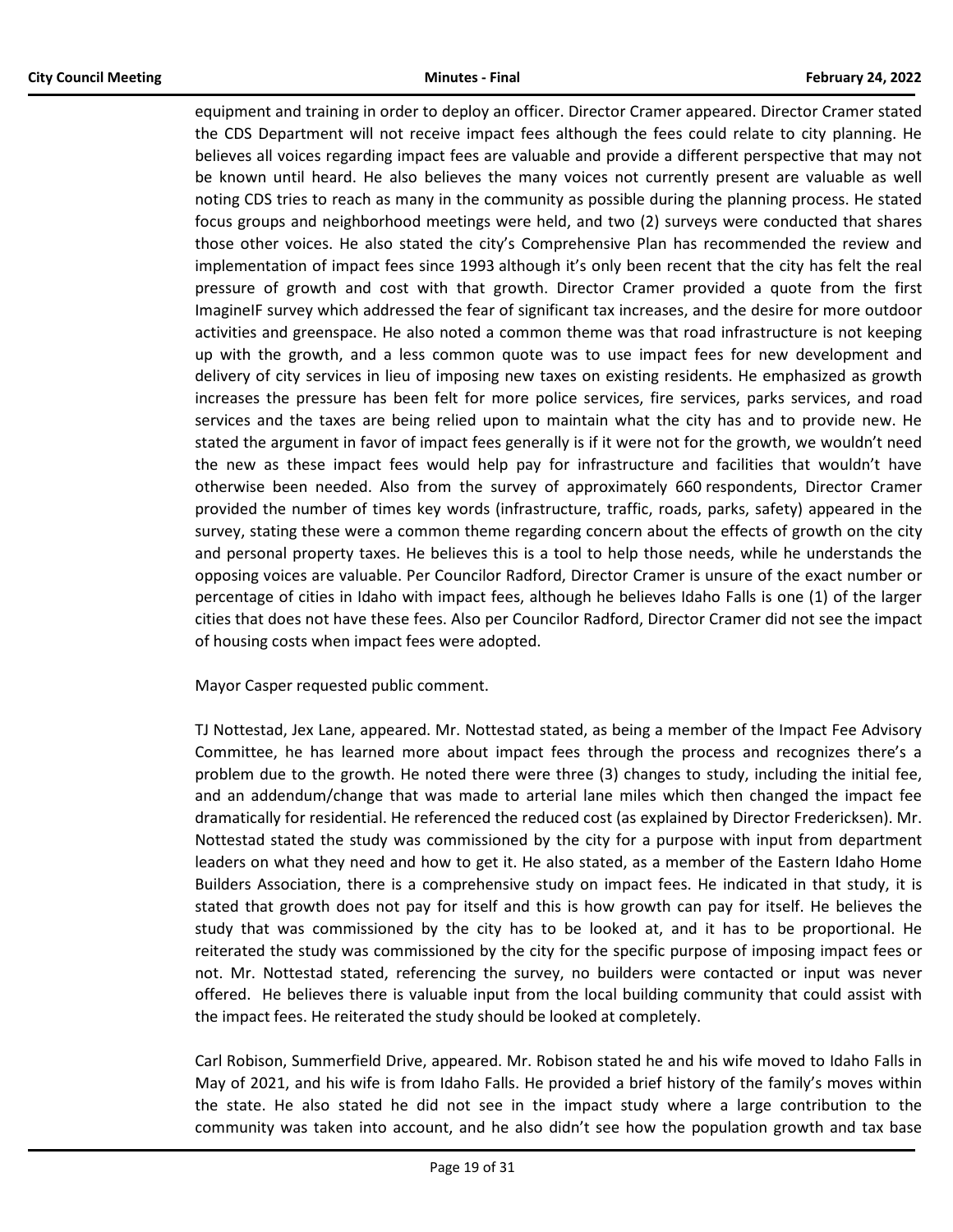growth was included in the study. Mr. Robison stated he is hopeful that the impact fees are accounted for in a special purpose fund with total transparency.

Mark Radford, Idaho Falls, appeared. Mr. Radford believes the question of property taxes paying for infrastructure should be included in the study, and can property taxes pay for police and fire. He questioned why those numbers are not included in the impact fee study as he believes those numbers would resolve 99% of concerns. He also questioned why more taxes and why more fees.

Randy Skidmore, E. Comish Drive, appeared. Mr. Skidmore stated he has not paid an impact fee for any city, state, or county work. He noted the first people coming to Idaho Falls did not pay or have paid an impact fee. He believes it's the responsibility of the city to manage the funds and provide services for residents. He understands there are a flood of people coming in, but these people are buying houses, building buildings, bringing businesses with them, and are paying taxes. Mr. Skidmore stated he is 100% supportive of police, first responders, and firemen, although he believes putting this in the study is a one-sided approach. He also believes there would be taxation without representation if the funds imposed were not directed where they're supposed to go. Mr. Skidmore stated he is contemplating a retail space development project, noting the impact fees would impact that one (1) project by \$80,000. He also stated if that amount were divided by the shell of the building, this would be almost a 5% increase. He believes this is a ridiculous amount of money to impact the cost of one (1) building. Mr. Skidmore stated, referencing the P&R, there is a strip along a canal in a subdivision that was given to the city as a requirement for green area. He noted this area is weed and rocks. He indicated he tried to deed this area to the city but the city won't take it. He also indicated he is paying the taxes. Mr. Skidmore stated he has also heard rumors that there could be impact fees on the state level for schools, first responders, and highways. He believes the impact fee is a bad way to go, and there should be a different way to fund projects.

Josh Cummings, appeared. Mr. Cummings indicated he heard a rumor that there was a requirement to sign up for public comment, and he believes more comment may have been received if not for this rumor. Mr. Cummings stated he has experience with planning commissions, budget committees, boards, and city councils regarding a variety of funds. He also stated his observation was that impact fees created problems for the city council, local businesses, and specific industries. These fees were designed to be an easy fix to a complex challenge but instead it created huge barriers for growth, and it was difficult to identify who benefits from growth. Mr. Cummings stated the impact fees made it difficult for the construction industry, and contractors had no choice but to pass the fee onto buyers which made it difficult to compete in an already competitive market for existing businesses and more painful for the consumer. His suggestions to consider for the study would be how this would affect the city council and local businesses. He believes if the study is passed it would be more difficult to sell new homes, and taxes must still be paid. Mr. Cummings questioned if new homes increase the tax base. He believes the more taxpayers there are the more funds there are, and new homeowners are not the only ones who benefit from growth as new infrastructure is available to all members of the public. He also believes it would be unfair for a new homeowner to pay additional fees for improvements used by any member of the public. Mr. Cummings perceives what could be unfair is how cities incentivize big businesses by reducing their tax obligations, this could be problematic to the residential industry. He believes approving this in the same meeting doesn't give the public enough time to comment or consider the effects of the study. He recommended this be looked at closer and considered carefully.

Brian Jacobsen, Pier View Drive, appeared. Mr. Jacobsen stated he is hoping this is not approved. He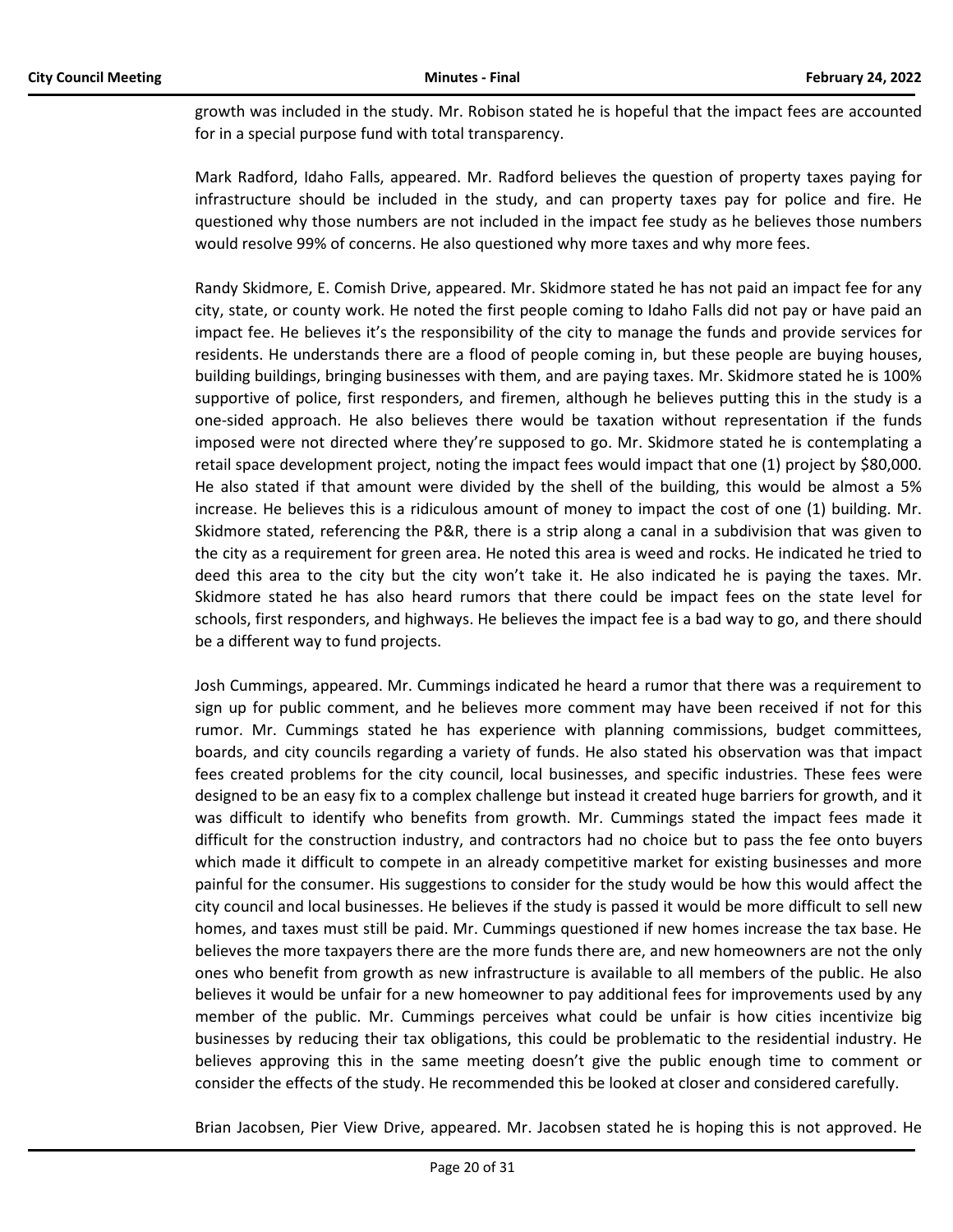indicated he's a local attorney and as he has listened to the testimony. He believes, per the directors, that more money will help the city and will help plan for future. He also believes the study puts 100% of the cost of new growth on developers and the home builders. He also stated, per the directors, that the funds will expand the greenbelt, install additional lights, and install splash pads. He believes this has nothing to do with growth. He also quoted Director Cramer 'were it not for the new we wouldn't need it'. Mr. Jacobsen believes we would still want it. He stated he has heard the impact study does not address the larger tax base from new growth, and the quote should be 'were not for the growth we wouldn't have a larger tax base'. Mr. Jacobsen reviewed the requirements under Idaho Code Title 67, Chapter 82 regarding development impact fees and that these fees should be done according to the proportionate share on a reasonable and fair formula. He also reviewed requirements including general tax and other revenue, and governmental entity developing a plan for alternative sources of revenue, stating these are absent from the study. Mr. Jacobsen read from the study regarding the projected capital costs, which he believes is asking the developer to pay 100% of the cost of new infrastructure. He also read from the study, regarding general tax dollars which he believes the councilmembers are voting for, estimates related to the entire costs which goes against what the statute authorizes. Mr. Jacobsen believes there will be a lot of litigation if the study is adopted.

Dan Green, Jefferson County resident and former Bonneville County resident, appeared. Mr. Green noted, per the agenda, if the resolution is adopted, the opportunity to collect is also adopted. He believes the study is not complete, and there should be serious consideration to table this until other things can be taken into consideration especially as the impact fees will be handling all increase of development. He also believes there are several individuals who want to talk about the fees and how property taxes should be taking care of services. Mr. Green compared the impact fees to sales tax, stating if there is no objection to the study then they'll have to come back and object to the fees. He believes this is ill-advised. Mr. Green indicated he's a former police officer and he believes the police need to be taken care of. He stated as a homeowner, he would like his neighbors to pay for his mortgage, and that is what will happen. He believes builders will pay for services that everyone should be paying for.

Mark Radford, reappeared. Mr. Radford believes the study should be passed. He stated the road past 65th South is crazy and he's questioned how to pay for this. He was told the county owns the road. He was also told that property taxes should pay for this, noting the road from Ammon to Iona has not been paid for. He indicated this is the same situation on 49th South and Holmes. He stated he doesn't believe with everything in the study, noting taxes can't cover this stuff, and this needs to be a win-win for everyone. He also believes the builders won't pay for this, the homeowners will pay. Mr. Radford believes more study needs to be done showing taxes can't pay for this, and this needs to occur to create a good community. He also believes the general populous should pay the impact fee.

Nadeen Mickelson, Ammon resident and former executive officer for the Eastern Idaho Builders Association, appeared. Ms. Mickelson stated for every \$1,000 that a home price is increased it eliminates 158 buyers, and for every \$6,100 it takes 39 out of 180 people from being able to purchase that house. She also stated wages are not keeping up with housing costs. She questioned how many people could actually afford a house. Ms. Mickelson stated, referencing the commercial, property owned on Hitt Road would have an increase, although any building in Ammon would not have to pay this fee. She questioned the benefit of building in Idaho Falls.

Todd Webb, Trappers Ridge, appeared. Mr. Webb distributed a hand-out regarding increasing home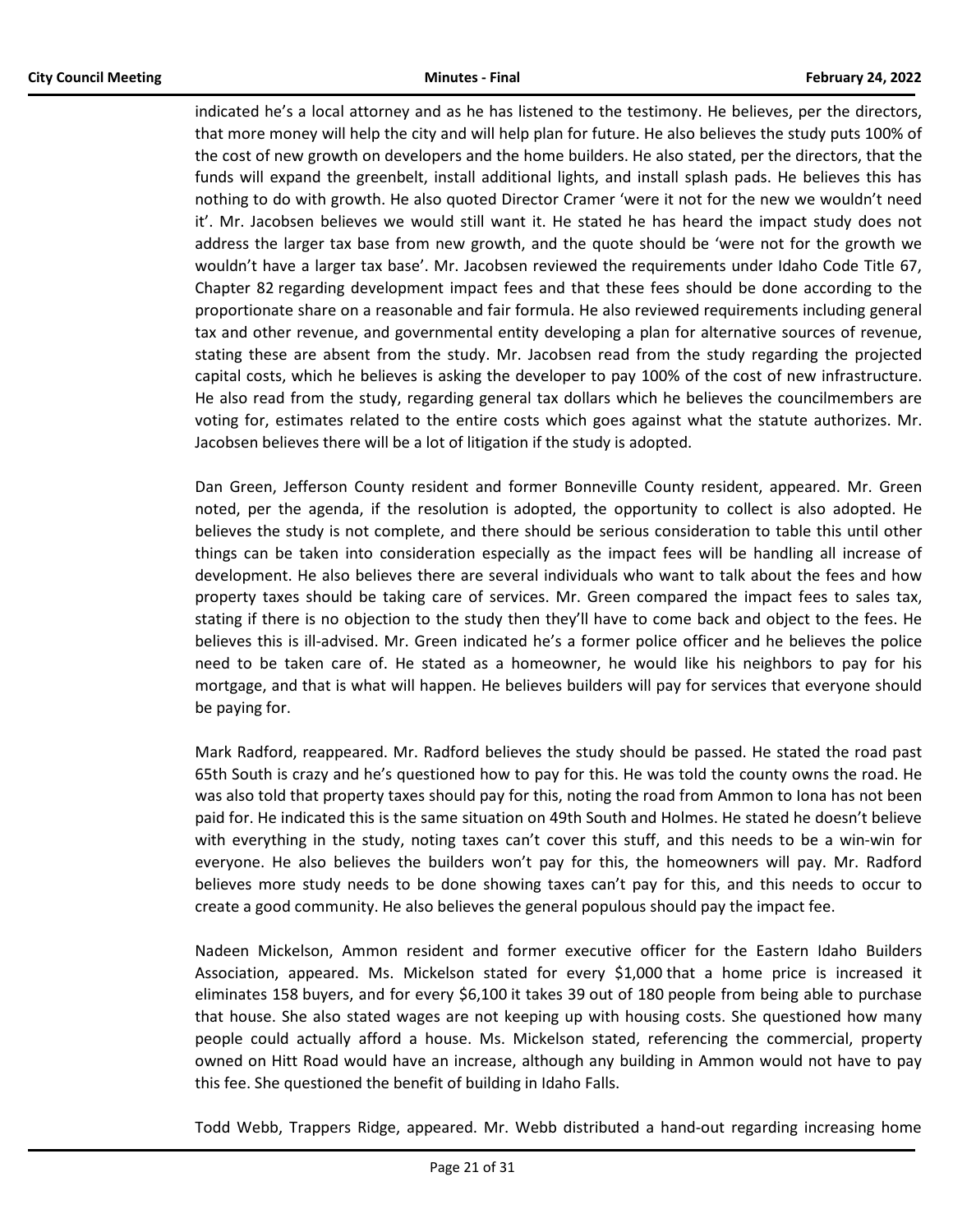sales, home prices, new listings, interest rates, days on market, weeks of inventory, average sales prices, and sales over time. He stated a study by the NAHB indicated impact fees will bring in more money than taxes, although in 4½ years the impact fees will cross and property taxes will continue to increase. He noted there is an increase in houses so the increase for taxes were increased by 20% for 2020. He also noted the median of salaries for Idaho Falls is approximately \$60,000. Mr. Webb reviewed the amount of monthly taxes for houses noting banks will not lend money for the cost of housing. He stated there would be an increase of fees by 1.68% for new residential. He also stated he does not want to see impact fees, no one wants to be like California or Oregon. He believes there should not be more government.

Forrest Ihler, 10th Street, appeared. Mr. Ihler stated he is neither for or against the study, however, he did not notice the effect this would have on the affect with no growth. He believes this would create more people driving longer distances which would create a suburban sprawl that we don't want, and the goals of infill would not happen. He questioned if there could be coordination with other municipalities.

Steve Serr, appeared. Mr. Serr stated he is not trying to speak for or against what the city is trying to do. He also stated his major concern is if the fees are increased there will be a huge influx of individuals moving to and building in the county. He indicated the county does not have services available to meet the needs of the residential growth. He expressed his concern how this would affect the city, possibly creating a huge decrease in development. Mr. Serr indicated the impact to a commercial development in the county was \$980,000 with the impact fee structure. He stated it was indicated that the city does not want the county to adopt an impact fee ordinance but the city would like the county to adopt an impact fee ordinance. He is unsure how to do this, and assist the city in offsetting the impact fees in the city. He stated if the impact fee is collected in the county it would impact the county infrastructure, not the city infrastructure and would not off-set the city. Mr. Serr stated he does not disagree with the analyst, although he doesn't agree with some of the interpretations how it applies to State Law, which he referenced. He also stated if the county were to implement impact fee it would be designed to the subdivision, not toward another project. Mr. Serr believes this has been promoted to create the city as a whole one (1) zone which is not meeting the impact of the development in a neighborhood. He stated the county has discussed impact fees and the county sees the benefit although they have not seen an effective plan to make them functional. He also stated he wants to promote development in the city, although he doesn't know the solution. He reiterated he has concerns.

Rick Skidmore, E. Comish Drive, appeared. Mr. Skidmore stated everyone has benefited in multiple ways by the developers. He also stated development in downtown Idaho Falls has grown, he enjoys the growth although he expressed his concern that the impact study would stifle some of the remodeling in downtown. He indicated he would hate to see the growth and the restoration of downtown be hindered by the impact fees.

Brian Crandall, Shelley Avenue, appeared. Mr. Crandall commended Idaho Falls as one (1) of the few areas in the country that is fiscally responsible and not in major deficit. He stated he has faith that as Idaho Falls grows it will continue to do this. Mr. Crandall stated the study has more than taxes, there are utilities and sales tax and the revenue from these should also be included in the study. Mr. Crandall does not want to compare Idaho Falls to neighboring cities that have not used tax money properly. He believes the study needs to be more comprehensive, and we should be proud of Idaho Falls and we should continue to maintain that level of responsibility with our money. He indicated he's not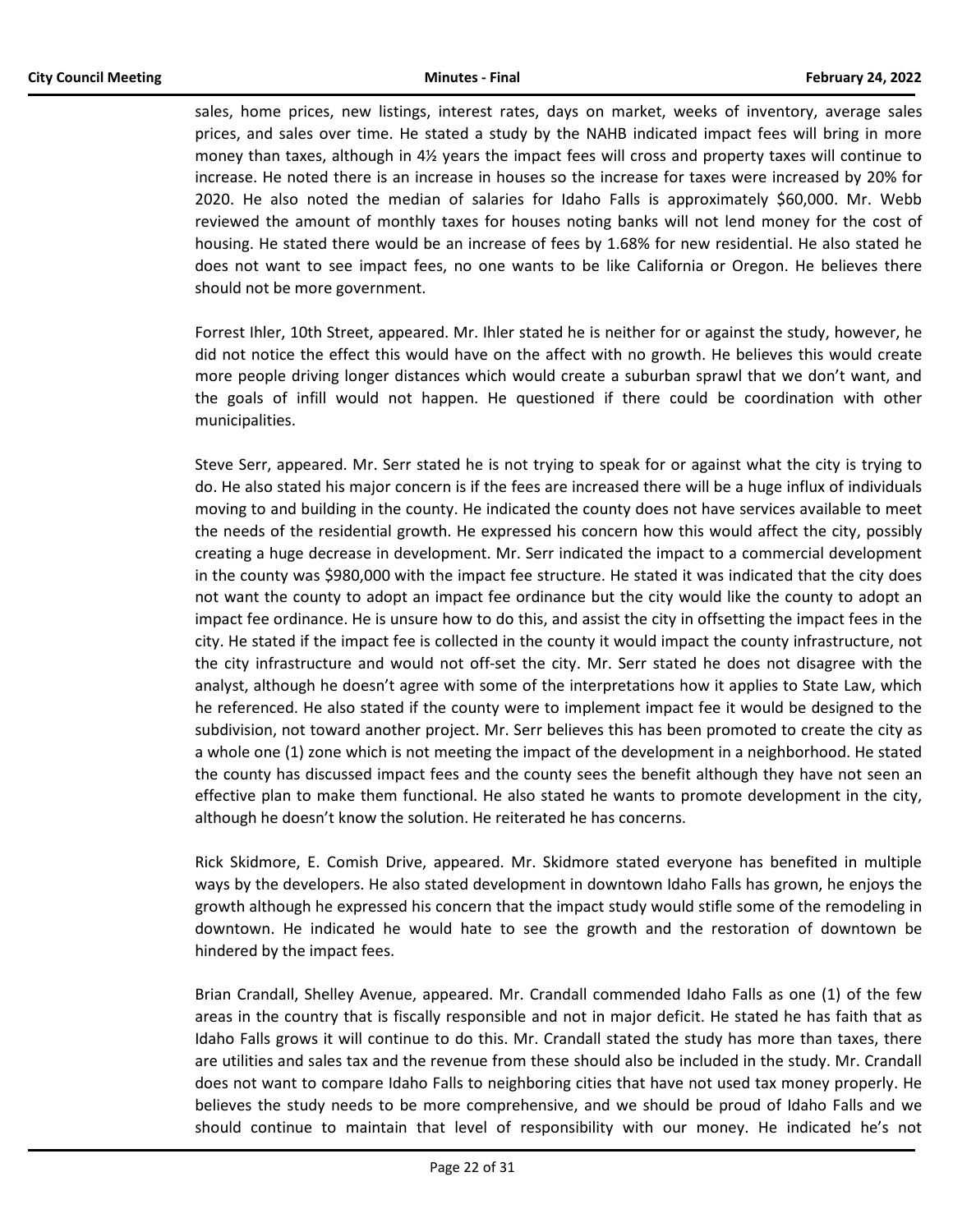necessarily opposed to an impact fee although he reiterated there should be a deeper study.

Rick Mickelson, Purple Sage, appeared. Mr. Mickelson stated he agrees with a lot of what's been said but he believes we're only seeing half of the story. He indicated the study is saying how much can be charged, and the larger cities that have these fees should be named and what has that growth done. He referenced the NAHB study that the definition of an impact fee is a way to slow growth. Mr. Mickelson indicated Mayor Casper has stated more housing and less-expensive housing is needed although that will be hard to do as this does not say how it will impact. He believes the whole picture needs to be seen.

John Petty, appeared. Mr. Petty believes the housing prices are crazy, and he doesn't know what the impact will be to an existing home with the addition of this fee. He referenced a current home for sale on G Street noting there was a comment regarding how much \$1,000 affects buyers although there's been no discussion on the interest rate increase. He believes this will have more of an impact than anything else. He also believes the impact on everything should be considered as he hates to see that people can't afford to live here. Mr. Petty stated we're losing good people due to the cost of everything and increasing fees would have additional impacts in the future.

Per Councilor Hally, Director Fredericksen reappeared and identified other cities that have impact fees which include Coeur d'Alene, Caldwell, Nampa, Twin Falls, Post Falls, and Rexburg. He stated Idaho Falls is the largest city that does not have impact fees. He also stated the discussion of impact fees has occurred with other cities during budget discussions, noting development is paying for some of those infrastructure costs. Per Councilor Burtenshaw, Director Fredericksen confirmed impact fees do not affect remodels unless another home addition/residence is being added. Mayor Casper stated this study was required by State Law and the Request for Proposals (RFPs) were based on what the law required. Director Fredericksen stated the State of Idaho has different requirements for RFPs than surrounding states, therefore, the consultant had to show references of impact fees studies within the State of Idaho. He also stated TischlerBise was hired due to their experience with Idaho. He reviewed the requirements for TischlerBise noting the maximum supportable fees that could be adopted were developed in the document to support those four (4) different impact fees. Per Councilor Freeman, Director Fredericksen stated utilities are fee based, and these fees are not intermingled with building roadways.

Mayor Casper closed the public hearing.

Councilor Burtenshaw recognizes there are issues on all sides. She stated she is committed to the current residents of Idaho Falls that are being priced out of their homes. She believes there is a bigger burden placed on homeowners than commercial owners. She indicated the tax levy rate is dropping, however, taxes are increasing due to home values. She also indicated Idaho Falls has a look and a feel that is separate as Idaho Falls is connected through the public space, sidewalks, and easy access. She believes there is not the same look and feel if living outside of Idaho Falls. Councilor Burtenshaw does not believe the tax base is able to compete in the market of capital improvements, and she believes Idaho Falls is supplying amenities which is affecting the tax base. She realizes these fees would be passed to homeowners, but they would gain what is provided as a city, not regionally. She reiterated the look and feel of Idaho Falls regardless of where you live in Idaho Falls. Councilor Hally stated property taxes are not the largest revenue stream received. He also stated the city always had a consistent formula within the state for revenue that plugged in a certain portion of sales tax that is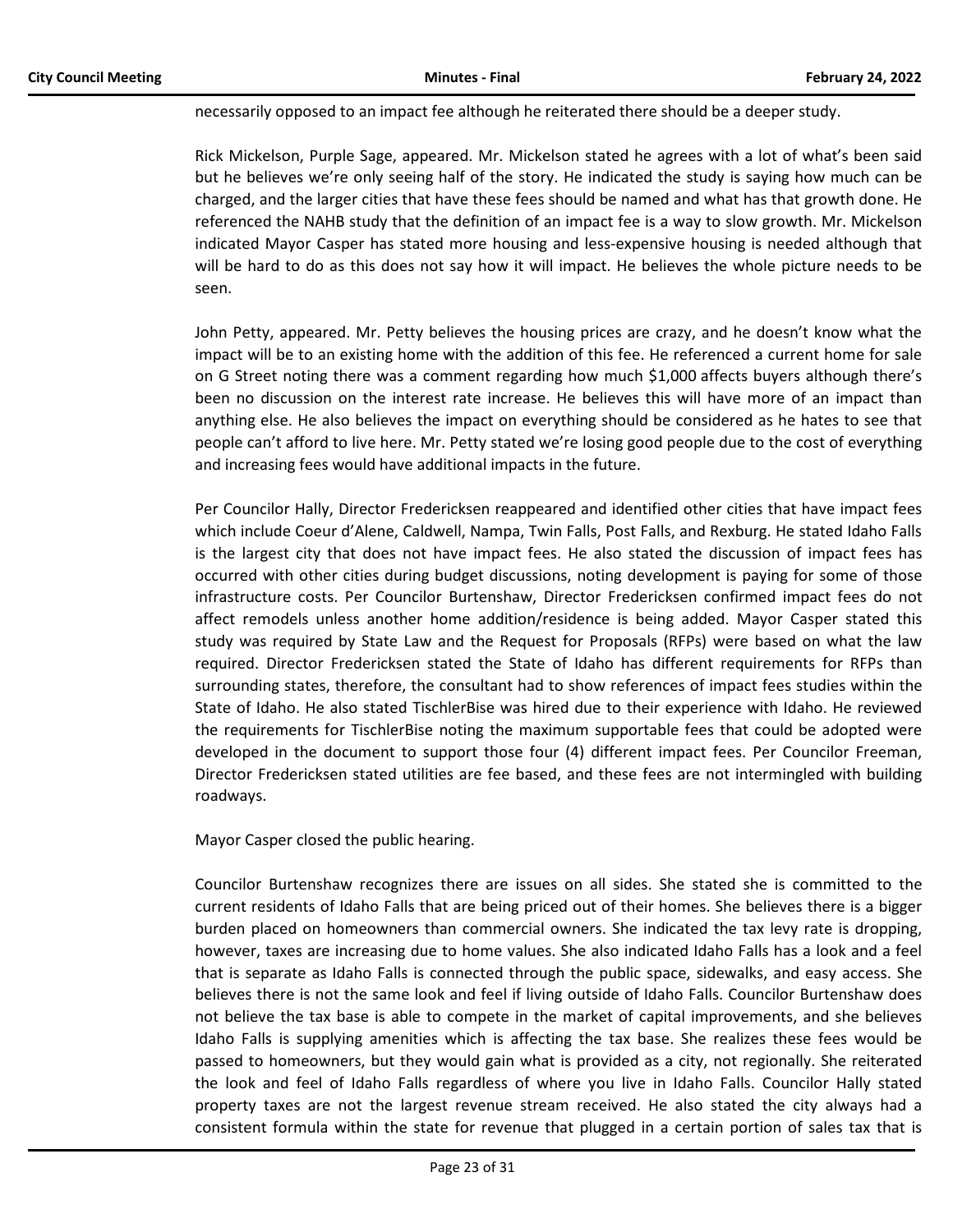generated. He indicated per the legislature, online sales don't count in the formula anymore, which cut the revenue which is very significant, although the state is unaware of who is paying and where. Councilor Hally stated, per housing, Boise is mentioned as the hottest area for selling homes in the western states per capita. He also stated interest rates are unpredictable although we should realize those individuals who have mortgages have reduced their mortgages due to re-financing. He indicated most of the sales tax revenue in Idaho comes from cities that have impact fees. Councilor Francis stated the four (4) separate categories would require the fiduciary, only a portion of the impact fees could pay for the LEC, and it is proportional. He believes the study did what the city asked it to do. Brief discussion followed regarding adoption of the study. Per Councilor Francis, Director Fredericksen stated the ordinance requires quarterly reports from the fee administrator along with an annual report. Mayor Casper noted the required 5-year review would allow any fee adjustments.

It was moved by Councilor Burtenshaw, seconded by Council President Ziel-Dingman, to approve the Resolution to adopt the Capital Improvement Plan and Development Impact Fee Study. The motion carried by the following vote: Aye - Councilors Francis, Dingman, Freeman, Hally, Radford, Burtenshaw. Nay - none.

# RESOLUTION NO. 2022-06

A RESOLUTION OF THE CITY OF IDAHO FALLS, IDAHO, A MUNICIPAL CORPORATION OF THE STATE OF IDAHO, ADOPTING A STUDY TITLED "CAPITAL IMPROVEMENT PLAN AND DEVELOPMENT IMPACT FEE STUDY OF CITY OF IDAHO FALLS, IDAHO 2021"; AND PROVIDING THAT THIS RESOLUTION BE EFFECTIVE UPON ITS PASSAGE, APPROVAL, AND PUBLICATION ACCORDING TO LAW.

**11)** Public Hearing for a Resolution adopting "Imagine IF: A Plan to Move Idaho Falls Forward Together" as the City's Comprehensive Plan.

Attached is a resolution adopting "Imagine IF: A Plan to Move Idaho Falls Forward Together" as the City's Comprehensive Plan. The final draft of the document can be accessed at www.imagineif.city. Imagine IF reflects the results of a tremendous amount of public comment and engagement, background research, interviews, surveys, and recommendations from the project advisory committee. It will replace the current Comprehensive Plan which was adopted in December 2013. The Planning and Zoning Commission considered the plan at its October 19, 2021, meeting and recommended approval by a 5-1 vote. The plan was reconsidered on January 4, 2022, after a section was added regarding impact fees. At that meeting, the Planning and Zoning Commission unanimously voted to recommend approval of the Comprehensive Plan Amendment as presented. Staff concurs with this recommendation.

Mayor Casper opened the public hearing and ordered all items presented be entered into the record. She requested staff presentation.

Director Cramer believes this is a big moment for the city and the CDS Department. He commended the CDS staff, stating this plan was written by staff with community input and the plan tried to reflect the community's wants, desires, and needs with best practices. Councilor Radford requested the reason for the plan, including what was found in terms of a use, accessory dwelling units (ADU), and the type of housing stock as well as the approach that was taken and the statistical validity. Director Cramer stated it was just time as the current plan was adopted in 2013, the development world has changed, the way the city is growing has changed, the tools to deal with growth have changed, and a plan was needed that reflected a different approach. He also stated there was concern for the rising prices in housing but there is also concern about the lack of opportunity and variety and the housing stock that meets a more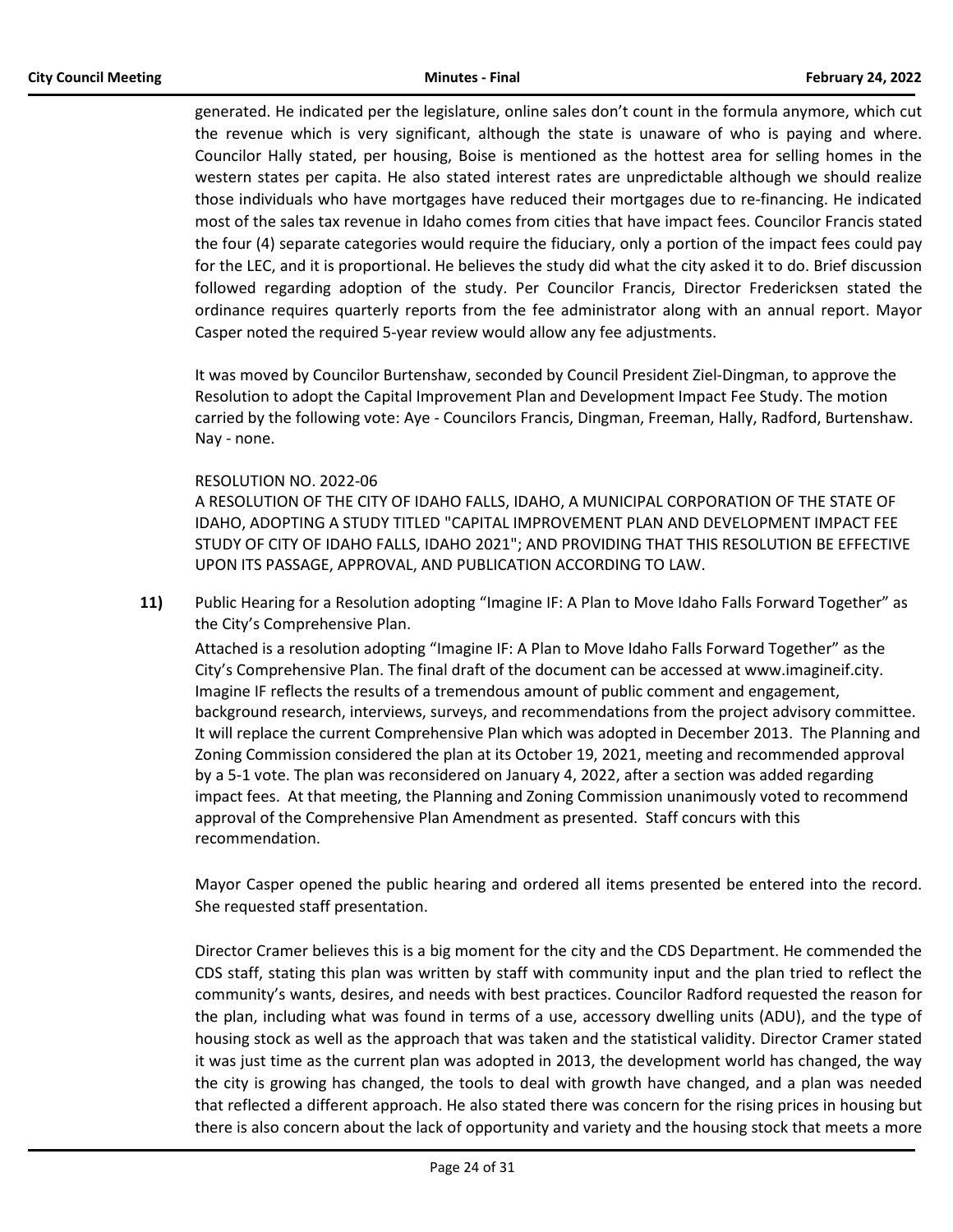diverse population need. Director Cramer stated the survey addressed specific housing types. He also stated pictures were shown in all five (5) neighborhoods, noting the ADU was the most supported alternative housing type. Per Councilor Radford, Director Cramer stated the five (5) neighborhoods covered the entire city and there were meetings in each neighborhood. Also per Councilor Radford, Director Cramer stated the discussion of impact fees were more indirect. He also stated the desire is for the city to continue to provide the amenities that individuals have enjoyed for many years, although, there was concern for the kind of growth that is being experienced and for the infrastructure projects that haven't been seen before, including parks. He indicated in each of the neighborhoods there was a desire for more greenspace, and impact fees are one (1) way to pay for that. He noted impact fees are not the only way to pay for greenspace but they are a common tool in growing cities.

Mayor Casper requested any public comment.

Joe Groberg, former councilmember, appeared. Mr. Groberg, referencing the impact fees, believes the rest of the plan is great. He stated impact fees were addressed many years ago with the previous council and the decision was that impact fees were not a good way to budget. He provided a history of the original 13 colonies and the revolutionary war that allowed opportunities for additional states to come in, and the decision was to just allow each state to come in as they would have a role to play. He believes this was a wise decision to build a country and to build a city although he realizes the city dynamics are different. Mr. Groberg does not believe this is a wise way to budget and there will be guaranteed areas of no growth. He stated he has visited many cities where nothing was happening because the cities had no money because there was no growth. He also believes the city needs to be very conservative.

Randy Skidmore, E. Comish Drive, appeared. Mr. Skidmore stated no one here paid an impact fee to start with and we've been able to manage city services. He referenced the study regarding the want for more greenspace and more services. He believes if a city resident wants more greenspace and more services then they should pay for it, it's not the responsibility of one (1) individual to pay for it. He also believes this is a bad way for the city to go, it can be managed through taxes. He realizes there is more impact but there is also an increase in revenue. Mr. Skidmore expressed his appreciation to the councilmembers for their service.

Erin Cannon, Idaho Falls, appeared. Ms. Cannon stated she was part of this Comprehensive Plan and worked with Councilors Francis and Radford, and Director Cramer. She commended them on this project, stating the city should be proud of this plan and the way they communicated with the community.

Mayor Casper closed the public hearing. She noted this plan has been tracked by the council, including many discussions, for some time.

Councilor Freeman explained the impact fees have been included in the Comprehensive Plan, therefore, the adoption of the Comprehensive Plan had to occur following the adoption of the Impact Fee Study. Councilor Radford believes this plan is an incredible free-market resource to see what type of housing the population is interested in. He stated he is impressed with the expectations, milestones, and the dates and times to work on the plan. He expressed his appreciation for this plan being accomplished in-house, and there is great content and great output. He emphasized he is proud of this effort and he will refer to the plan often as this is a comprehensive plan how the city should move forward which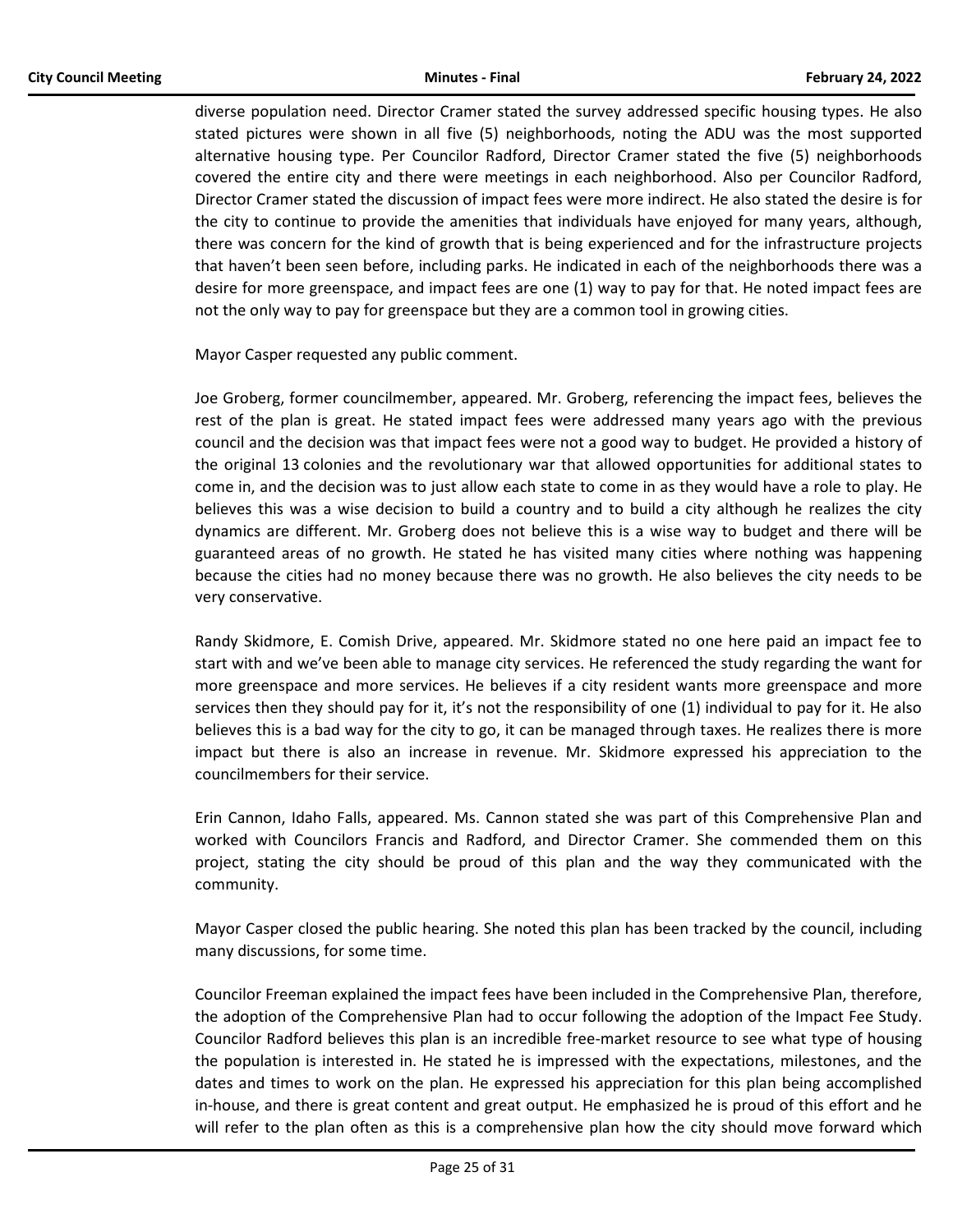includes every department. He hopes people will take advantage of the amazing work. Councilor Burtenshaw expressed her appreciation to Director Cramer and his staff for a new approach and a model for plans moving forward for the region. She also expressed her appreciation for all the effort that went into this plan, stating this can drive the strategic plan and more. She recognized all the work that went into this plan. Council President Dingman stated this plan comes down to the vision of the community. She expressed her gratitude to Director Cramer and his staff. She believes this will address growth in a very thoughtful way and will keep Idaho Falls special. Mayor Casper stated the department became very proficient in reaching out to the public and having conversations in a non-traditional way, even during a pandemic. Councilor Francis believes this Comprehensive Plan is more than just a map. He realizes this is a combination of best practices, expertise of the department staff, and the voice of the people. He noted there are ideas of action plans which has laid the groundwork for prioritization to make it real and dynamic for the next ten (10) years.

It was moved by Councilor Francis, seconded by Councilor Burtenshaw, to approve the Resolution adopting "Imagine IF: A Plan to Move Idaho Falls Forward Together" as the City's Comprehensive Plan and give authorization for the Mayor and City Clerk to execute the necessary documents. The motion carried by the following vote: Aye - Councilors Freeman, Francis, Hally, Radford, Burtenshaw, Dingman. Nay - none.

#### RESOLUTION NO. 2022-07

A RESOLUTION OF THE CITY OF IDAHO FALLS, IDAHO, A MUNICIPAL CORPORATION OF THE STATE OF IDAHO, ADOPTING A COMPREHENSIVE PLAN; AND PROVIDING THAT THIS RESOLUTION BE EFFECTIVE UPON ITS PASSAGE, APPROVAL, AND PUBLICATION ACCORDING TO LAW.

**12)** Public Hearing and Ordinance to Adopt, Collect and Administer City Development Impact Fees

Idaho Code Title 67, Chapter 82 authorizes cities and counties to impose development impact fees to cover the costs of necessary infrastructure and facility improvements in compliance with the requirements of the Act.

In order to implement an equitable impact fee system for the public facilities identified and to include 1.) parks, 2.) police, 3.) fire/EMS and 4.) transportation, the City retained TischlerBise, Inc. to prepare an impact fee study titled "Capital Improvement Plan and Development Impact Fee Study of City of Idaho Falls, Idaho 2021", dated December 15, 2021. The study developed maximum supportable development impact fees that could be imposed on new development to meet the new demands generated for public facilities within the City.

The City's Legal Department has developed the proposed Ordinance in compliance with the provisions required by State Statute. Staff recommends approval of the Ordinance and an effective date for implementation of May 1, 2022.

Mayor Casper opened the public hearing and ordered all items presented be entered into the record. She requested staff presentation.

Director Fredericksen appeared. He stated this ordinance was prepared by the City Attorney's Office and reviewed by staff members with comments incorporated. He believes this ordinance was modeled from the City of Meridian. He reviewed the key components in the ordinance, including an effective date, it exempts permits prior to the effective date, impact fees could be collected in the Area of Impact (AOI) that may be outside of city limits, impact fees must be paid in advance of issuance of a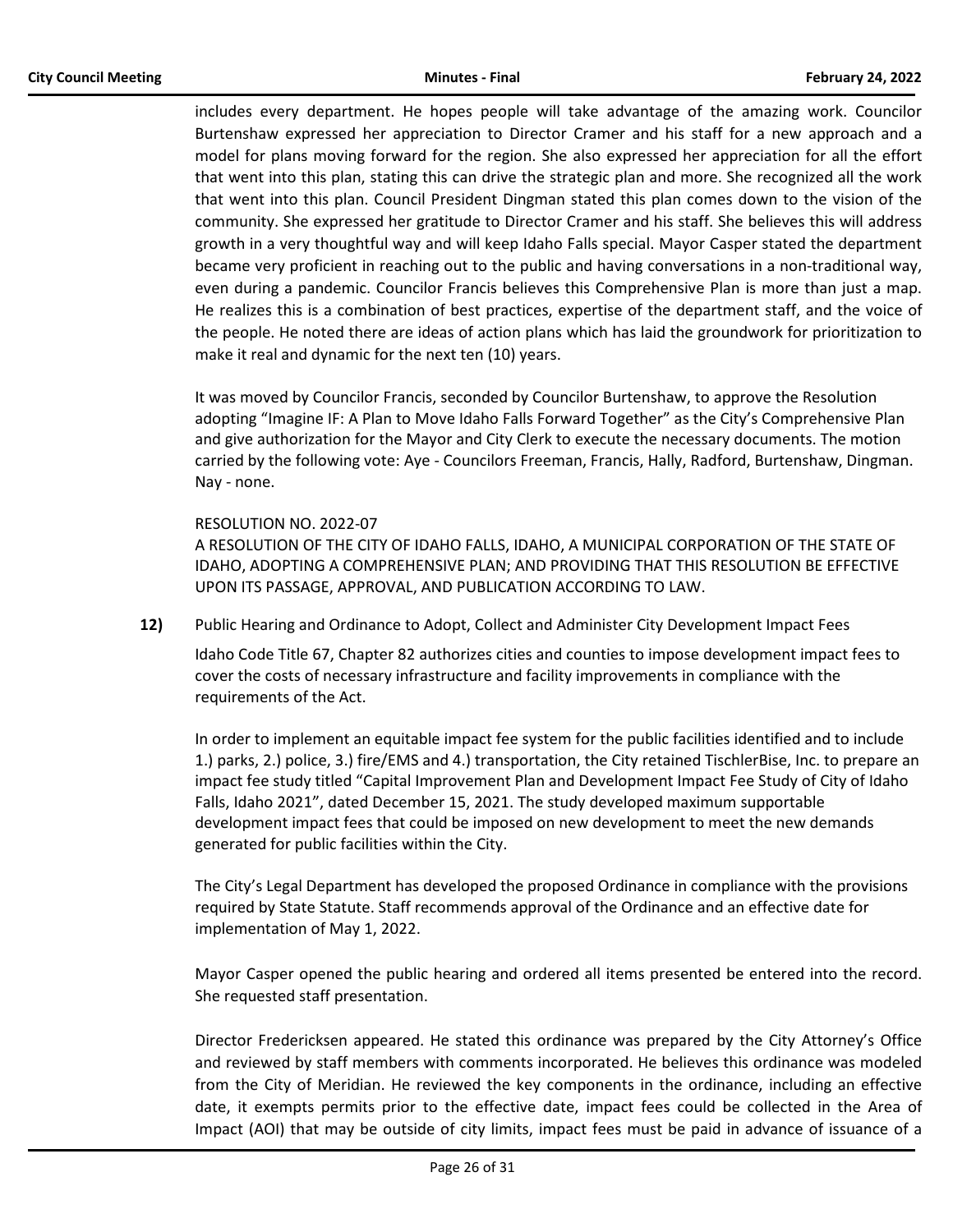building permit, provides individual assessments, includes a provision for appeals, requires the establishment of separate funds for the four (4) types of proposed impact fees, specifies that funds must be expended within eight (8) years with certain exemptions to 11 years, requires quarterly and annual reports, establishes means for refunds, details how credits will be established (for land donations) or reimbursements, details for appeals, and requires review of plan ordinance at least once every five (5) years. Per Councilor Burtenshaw, Director Fredericksen clarified the credits for arterial roads to the developer as there cannot be dual payments of fees.

Mayor Casper requested public comment.

Rick Skidmore, E. Comish Drive, appeared. Mr. Skidmore questioned if credits would be given for arterial roads that have been improved for the previous 60 years because the developers have paid a significant amount for development of arterial roads. He believes this could make a big impact on leading his company in the future.

Carl Robison, Summerfield Drive, appeared. Mr. Robinson believes the impact fee is a regressive tax as a flat amount based upon a building permit, where the cost of a building permit is based upon the square footage of a house. He is hopeful there is some consideration given to make the impact fee more progressive.

Preston Walker, 25th Street, appeared. Mr. Walker stated he performs cash flow projections and proformas for future developments, and it appears impact fees will be passed on to the home buyer, which he does not believe is necessarily the case. He believes there is a limit to what people will pay, depending on the competitive environment as well as their incomes. He stated we can't assume the high costs of homes will be boosted per the impact fee and people will just pay it. He does not believe that's all there is to consider. Mr. Walker believes, due to fixed incomes, which a portion goes to housing, there will be less money to spend in the community which affects the whole economics which in turn affects other revenue streams for the city to fund projects. He stated if the developer does absorb some of the cost, that shrinks the already thin margins. He doesn't believe we should dis-incentivize the developers and builders that make way for growth. He wants that to be considered. Mr. Walker stated, referencing the study as required, there may not be a legal reason to do a more comprehensive study as impact fees are voted in, however, he believes there should be a moral or ethical reason as the council represents all. He also believes if there are concerns for validity of the study, why not delay voting in the impact fees until the concerns have been satisfied or compromised. He questioned why the council is so anxious to approve all these the same evening as these will greatly affect the developers. He believes the minimum impact fee should be figured out in order to fund the four (4) categories. He understands the city needs more money, although the needs tend to increase as money increases. He believes the city has been thrifty, and he believes everyone wants to see that continue. He reiterated a comprehensive study should be performed to determine what the minimum impact fees could be.

Roy Ellis, Rigby, appeared. Mr. Ellis stated he's been a builder for 45 years and he takes pride in his work so their customers can enjoy their homes. He indicated it's been said that the impact fee will go directly to the buyer, and it's been said that property taxes are going through the roof. He also stated no one likes taxes although he understands what they're for. Mr. Ellis believes when individuals buy a home they believe that home will build in value, and when they're done with it, it will have equity and they can retire. He indicated individuals have sold their houses but they can't be replaced because the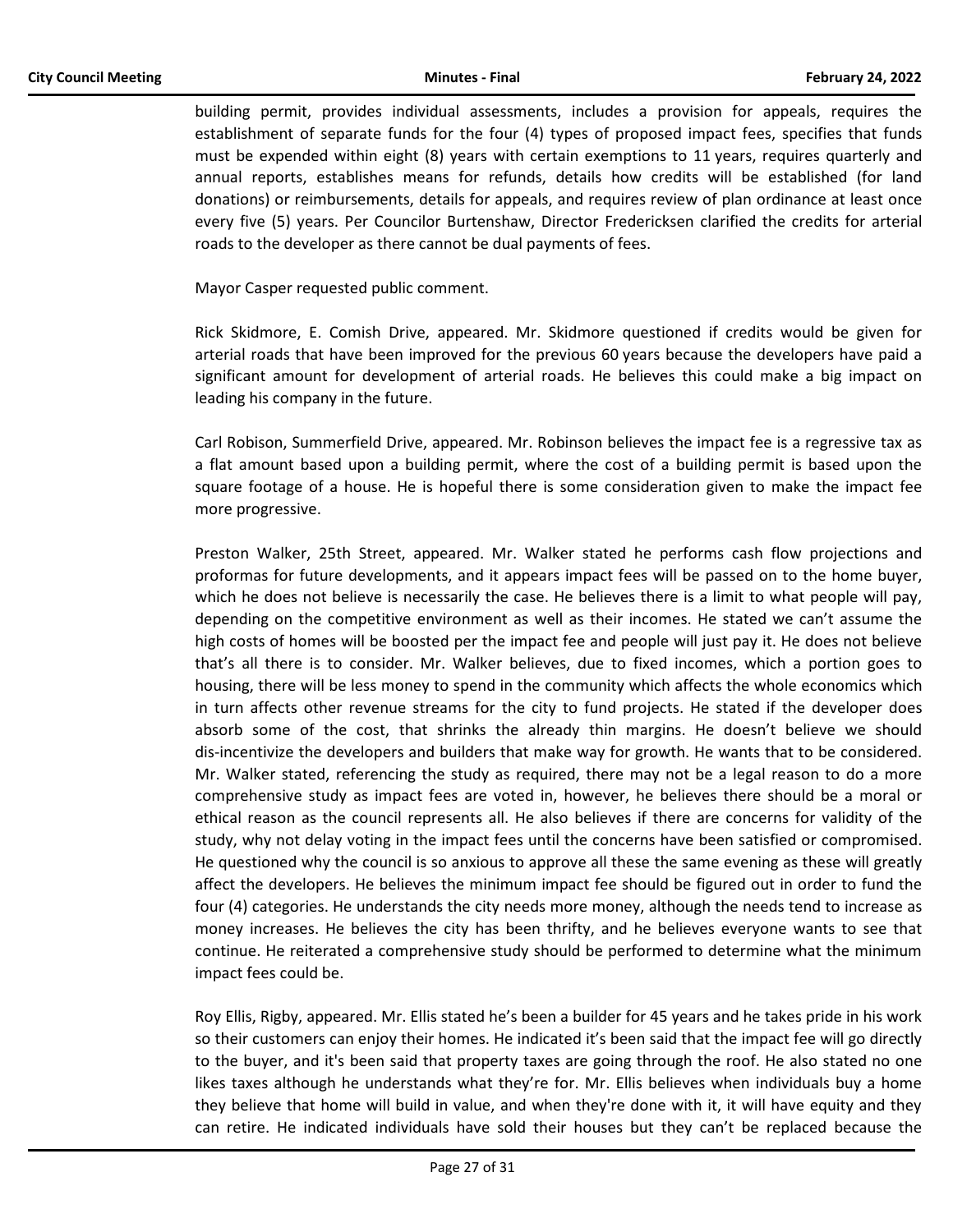market is unstable due to lumber, commodities, and metals. He is hoping the market will come down but that is unknown. Mr. Ellis stated builders and developers are in an awkward position as they see impact fees as another tax, although they must be careful not to discriminate the new buyers that they're the only ones to pay this tax. Mr. Ellis stated the impact fees must be put in areas where collected, not for the entire city or they can be seen as discrimination. He also believes it would be better if the payment is at the Certificate of Occupancy (CO). Mr. Ellis requested more time to reconsider and to get more information as he doesn't know when this will end. He described the cost to build a house, including the taxes, and he's wondering where the taxes are going.

Josh Cummings, appeared. Mr. Cummings believes because most individuals opposed this, it's not going well. He questioned who really pays for these impact fees, whether it's the buyer or the builder. He indicated everyone wants to sell their house for as much as they can get. He also indicated there's a top of the market, and when this is added only to new construction the builder will pay for that. He believes the few that have built this city are being punished and the city has a lot to gain from that process. Mr. Cummings stated he has dreamed of building a kayak, and moving forward with this ordinance is like building a kayak without taking it out before it's completed. He stated Councilor Radford expressed concerns that the study is flawed, which is similar to an uncompleted kayak. He questioned how long it will take before we see the negative effects of passing this ordinance the same night that the study was discussed. Mr. Cummings believes the concerns haven't been spoken to. He believes more individuals would have to carry more of the weight of this ordinance without an increase of benefits. He doesn't believe new homeowners will have more access to 911, EMS, or roads than an existing homeowner. He questioned the fairness of the disproportionate tax when everyone receives the equal amount of service.

Todd Webb, appeared. Mr. Webb stated he reappeared per Councilor Freeman's request. He also stated Mr. Nottestad has been on the Impact Fee Advisory Committee although Mr. Webb indicated that Mr. Nottestad has been disheartened as he believes this is a rubber stamp. Mr. Webb stated Mr. Nottestad has tried to get information back to the builders, although Mr. Webb indicated he found out the committee started 21 months ago. He believes the council had already decided to pass the Comprehensive Plan that included the impact fees, which is disappointing. He stated he doesn't know how to get information, and he questioned if 1,000 people showing up would have stopped this. Mr. Webb stated he has been put on the contractor board as he wants to change licensing. He also stated he's been trying to get involved but he was told it's not how to get something changed. He believes more government is one (1) more step to a place we don't want to be and he believes we're taking the same steps as Oregon and Boise. He believes this was a rubber stamp, and he recognizes he should have been involved 21 months ago.

Cameron Hine, appeared. Mr. Hine stated he was born in Idaho Falls and raised in Eastern Idaho. He also stated a fair amount of the contractor process when meeting with homebuyers is a comparison of taxes. He suggested a comparison of impact fees to those other cities that have impact fees to see what these fees should be. Mr. Hine stated they are trying to keep the growth going as everyone benefits by the growth. He expressed his gratitude.

AJ Harris, Pancheri, appeared. Mr. Harris believes this is a foregone conclusion. He pleaded that when the impact fees are implemented, the size of the home should be proportionate. He believes a 5% fee for commercial is ridiculous, where there is no fee in Ammon, and the \$6,000 for residential could be a huge impact for middle housing. Mr. Harris stated none of the places paying for impact fees would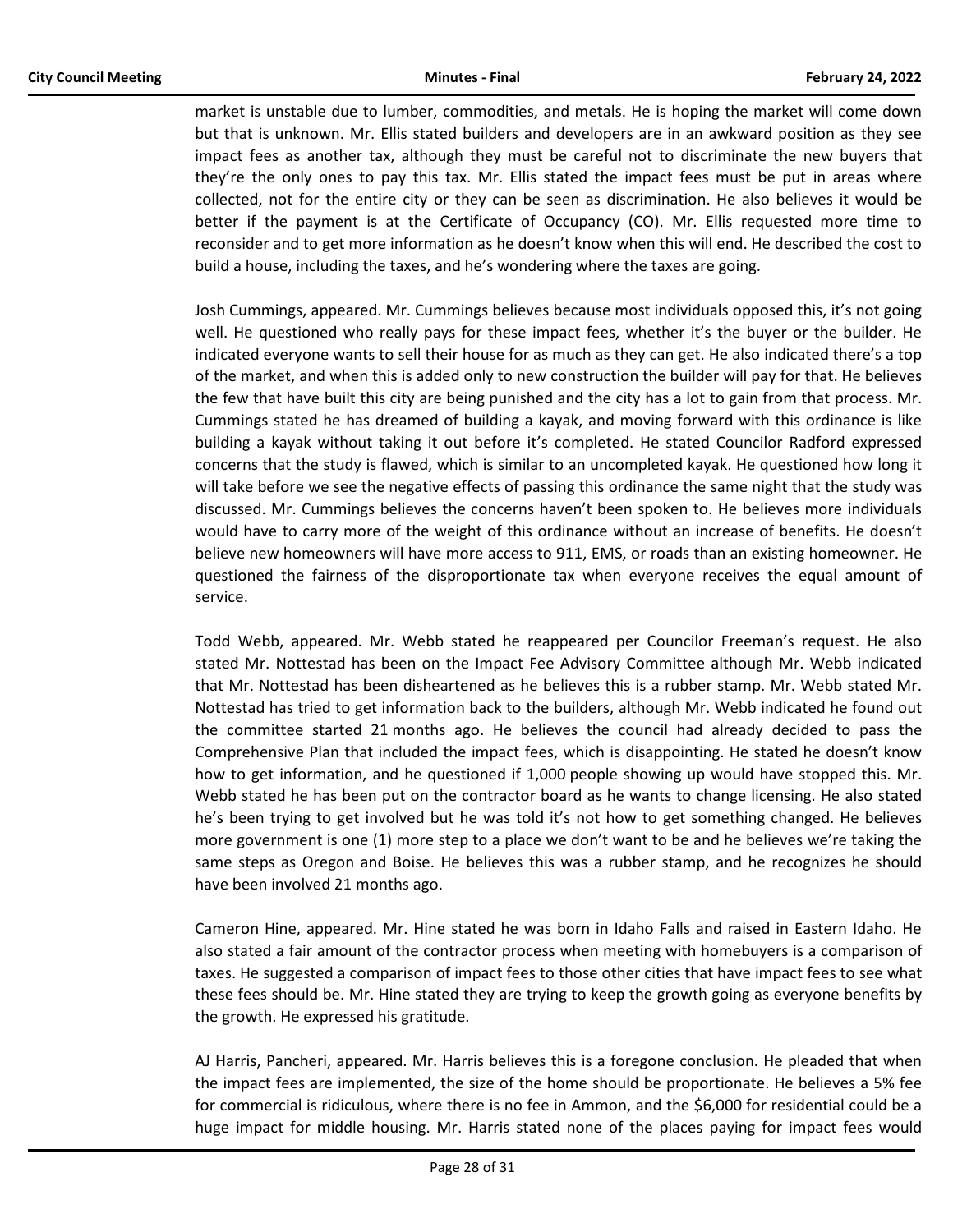benefit to any improvements of infrastructure or to parks because they're not in that region. He believes impact fees should be proportionately placed on existing home sales then the burden could be shared across all residents for the entire city, so it's not disproportionally providing a service to something that won't be used by someone on the outskirts of the city or in an infill lot.

Erin Cannon, Idaho Falls, appeared. Ms. Cannon restated an earlier comment that for every \$1,000 that gets added to the price of a home, that will price 158 households out of the market, and every \$1 in fees it gets translated to \$1.20 to the price of a home. She believes affordability needs to be heavily considered, however, this will affect existing home prices because they are a substitute to new construction. She indicated there is one (1) month of inventory and these decisions affect homeowners. She believes, due the current market situation, the builders cannot afford to pass this fee along, although that may not always be the case. Ms. Cannon stated, referencing that Idaho Falls is the only city of this size not to have impact fees, that this should be worn as a badge of honor. She believes the city has been creative, has been fiscally responsible and that can continue, and the city should not jump on the bandwagon. Ms. Cannon believes the Comprehensive Plan can be used a template for impact fees and not just be reactionary to the current situation.

Rick Mickelson, Purple Sage, appeared. Mr. Mickelson stated he currently resides in Ammon but will be moving to Rigby. He reviewed the cost of his permit which is half of the city permits, not including the impact fee. He also stated, as a builder, he currently has a lot of lots in Idaho Falls and he's working with a developer to find land outside of Idaho Falls. He believes the more the fees get raised, the builders won't build there anymore. He stated the builders are looking to build in areas that are affordable. Mr. Mickelson stated he is all for police and EMS but he believes all homeowners in other counties and cities will be coming to the zoo and the grocery store that will have an effect and will impact the roads that are not being paid for. He also stated the impact of using roads to come into the city will not change. He noted he has multiple permits with Idaho Falls, but all other permit fees outside of the city will go elsewhere. He indicated builders have left the meeting because they realized their voice won't be heard. Mr. Mickelson stated he likes Idaho Falls and what it has to offer but he questioned if builders going elsewhere due to the fees will hinder growth.

Troy Ellis, Rexburg resident, appeared. Mr. Ellis believes affordability is not here anymore so individuals are moving to other states where they can afford a house.

Mayor Casper closed the public hearing.

Councilor Radford stated, as budget-wise, the city is at an extreme risk, and the city is not prepared for the next several months as the city is faced with 7% inflation, 20% labor cost increase, and all kinds of problems in terms of money with no way to raise revenue. He also stated the state has taken away a percentage of growth, therefore there are real cost pressures, noting builders can pass along some of the cost, however, the city cannot pass along any costs. He emphasized the city cannot even hire police officers. He reiterated the cost of running a city is out of our hands and the city is not able to provide services with property tax dollars. Councilor Radford stated he has sat through 600 hours of budget meetings and there is not enough revenue to meet the needs of the city. He believes impact fees are one (1) access point, but he also believes something didn't work to have the partnership of homebuilders to not be interested in passing this ordinance. He believes the city must figure out how to make this partnership work as the trust of government matters. Councilor Radford stated the elected officials worry about trust immensely as the trust in government has diminished. He recommended the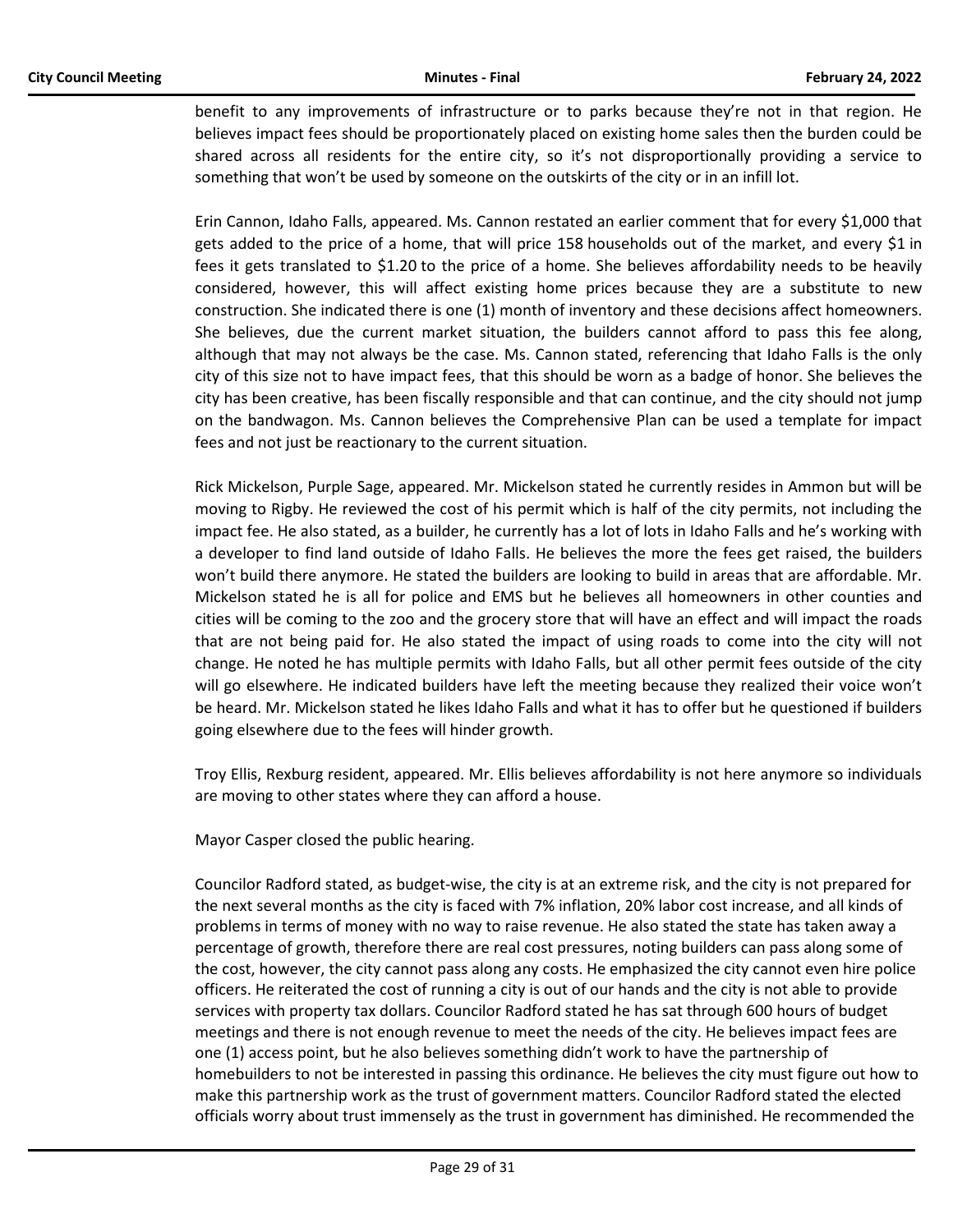council not vote on the ordinance at this meeting as he believes there is a disconnect. He also believes impact fees are probably coming but he believes this could be done as a partner. Council President Dingman stated discussions regarding the idea of impact fees have been occurring for six (6) years. She also stated it takes time, data, and resources to complete a process. She believes growth should pay for growth, and growth is costing the city. She referenced House Bill 389, which limits the city on receiving a percentage of growth and new construction, noting new construction is being subsidized. Council President Dingman emphasized impact fees can only be used for capital improvements, not operating or maintenance costs as this is what property taxes are for. She stated impact fees are subject to three (3) legal standards. She believes the comments received can recognize that when large development comes into play, individuals are wondering what development is actually paying for as growth is not paying for itself. She also believes the consequence of impact fees doesn't take other things into account the nuance of home ownership such as power, noting the low cost of Idaho Falls Power. Councilor Freeman asked those present to exchange seats with the elected officials. He stated the city has not been keeping up with the needs of the city for some time, and this tool is needed to keep the city running in order to avoid cutting additional services because of growth. Councilor Francis believes the Impact Fee Advisory Committee needs adjusted. He indicated the level of fees will come at a different time, noting the ordinance does not set the fees. Councilor Radford stated Idaho Falls has been friendly to developers, although he believes that trust could be lost. He believes the developers are the experts, he has heard great concerns that he doesn't disagree with, and these impact fees may disappear. He also believes slowing growth sounds nice but not slowing the growth to nothing. He indicated the city has no concept of what the next few years will look like, and there is no predictability. Councilor Radford believes this could go back to the departments, find the right amount of fees, and still have trust with the building community. He also believes the city needs to find a way forward with the developers. Councilor Francis questioned passing the ordinance on the first reading with additional discussion to occur with the committee. Councilor Burtenshaw believes impact fees are coming, however, the growth is not materializing in the budget. She questioned why the growth did not come from the county and where that money is. She stated Idaho Falls cannot continue to bear the brunt. She also believes there is work to do with the amount of fees. Councilor Hally stated depreciation is a cost which was not covered, and the city is in a bind. He believes the growth has gone to inflation. Council President Dingman questioned additional conversation regarding the passage of the ordinance as the fees have not been established. Councilor Radford believes the ordinance should be written with the builders as they are a key partner. Mr. Fife explained how the ordinance was drafted which was designed to fit with the TischlerBise study. He stated the ordinance could be changed per council. Mayor Casper noted only one (1) of the five (5) committee members are present. She also announced a property tax discussion will be occurring on February 25, she recommended all individuals attend as she believes there is a lot of misconception regarding property taxes. She explained property taxes, sales taxes, grants and donations, growth, and fees. Per Councilor Francis, Mr. Fife confirmed this is a legislative issue and could be discussed with any individual if the ordinance is passed on the first reading only. Mr. Fife explained the options for passing the ordinance on the first reading and/or subsequent readings. Per Councilor Freeman, Mr. Fife indicated another public hearing would typically not be needed for future ordinance discussion, however, that would depend on any material changes. It was moved by Council President Ziel-Dingman, seconded by Councilor Hally, to approve the ordinance to Adopt, Collect and Administer City Development Impact Fees under a suspension of the rules requiring three complete and separate readings and request that it be read by title and published by summary. Councilor Francis clarified he is not voting against the concept, he prefers a first reading only. The motion carried by the following vote: Aye - Councilors Dingman, Burtenshaw, Hally, Freeman. Nay - Councilors Radford, Francis.

At the request of Mayor Casper, the City Clerk read the ordinance by title only: